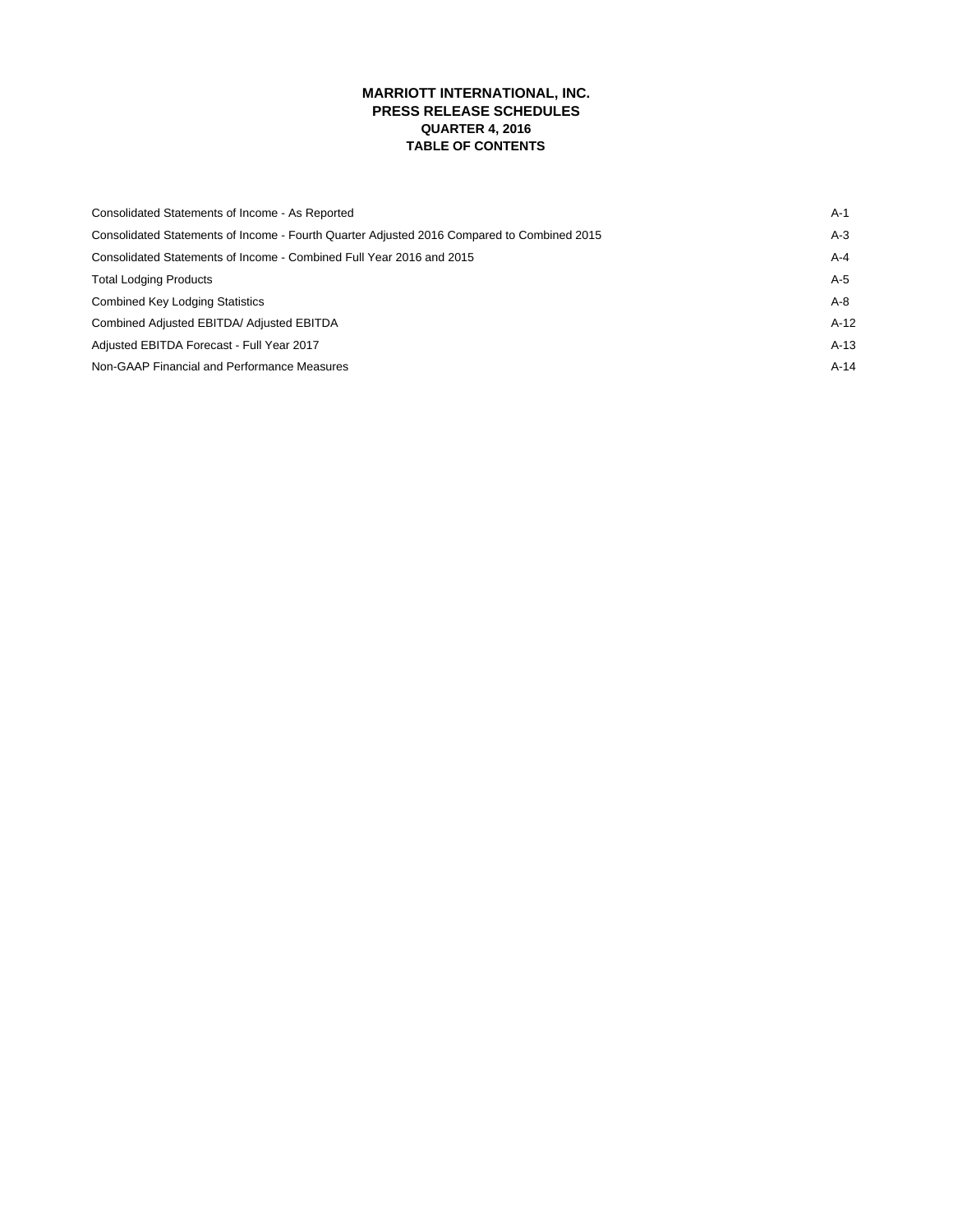### **MARRIOTT INTERNATIONAL, INC. CONSOLIDATED STATEMENTS OF INCOME - AS REPORTED FOURTH QUARTER 2016 AND 2015**

(in millions except per share amounts, unaudited)

|                                                    |    | <b>As Reported</b>        |     | <b>As Reported</b>        | Percent                |  |
|----------------------------------------------------|----|---------------------------|-----|---------------------------|------------------------|--|
|                                                    |    | <b>Three Months Ended</b> |     | <b>Three Months Ended</b> | Better/(Worse)         |  |
|                                                    |    | December 31, 2016         |     | December 31, 2015         | Reported 2016 vs. 2015 |  |
| <b>REVENUES</b>                                    |    |                           |     |                           |                        |  |
| Base management fees                               | \$ | 268                       | \$  | 172                       | 56                     |  |
| Franchise fees <sup>1</sup>                        |    | 296                       |     | 201                       | 47                     |  |
| Incentive management fees                          |    | 149                       |     | 81                        | 84                     |  |
| <b>Total Fees</b>                                  |    | 713                       |     | 454                       | 57                     |  |
| Owned, leased, and other revenue <sup>2</sup>      |    | 536                       |     | 257                       | 109                    |  |
| Cost reimbursements <sup>3</sup>                   |    | 4,207                     |     | 2,995                     | 40                     |  |
| <b>Total Revenues</b>                              |    | 5,456                     |     | 3,706                     | 47                     |  |
| <b>OPERATING COSTS AND EXPENSES</b>                |    |                           |     |                           |                        |  |
| Owned, leased, and other - direct <sup>4</sup>     |    | 367                       |     | 181                       | (103)                  |  |
| Reimbursed costs                                   |    | 4,207                     |     | 2,995                     | (40)                   |  |
| Depreciation, amortization, and other <sup>5</sup> |    | 71                        |     | 32                        | (122)                  |  |
| Merger-related costs and charges                   |    | 136                       |     |                           |                        |  |
| General, administrative, and other <sup>6</sup>    |    | 234                       |     | 188                       | (24)                   |  |
| <b>Total Expenses</b>                              |    | 5,015                     |     | 3,396                     | (48)                   |  |
| <b>OPERATING INCOME</b>                            |    | 441                       |     | 310                       | 42                     |  |
| Gains and other income, net <sup>7</sup>           |    | $\overline{2}$            |     | $\overline{7}$            | (71)                   |  |
| Interest expense                                   |    | (75)                      |     | (46)                      | (63)                   |  |
| Interest income                                    |    | 13                        |     | 10                        | 30                     |  |
| Equity in earnings <sup>8</sup>                    |    | $\overline{2}$            |     | 3                         | (33)                   |  |
| <b>INCOME BEFORE INCOME TAXES</b>                  |    | 383                       |     | 284                       | 35                     |  |
| Provision for income taxes                         |    | (139)                     |     | (82)                      | (70)                   |  |
| <b>NET INCOME</b>                                  | \$ | 244                       | -\$ | 202                       | 21                     |  |
|                                                    |    |                           |     |                           |                        |  |
| <b>EARNINGS PER SHARE</b>                          |    |                           |     |                           |                        |  |
| Earnings per share - basic                         | \$ | 0.63                      | \$  | 0.79                      | (20)                   |  |
| Earnings per share - diluted                       | \$ | 0.62                      | \$  | 0.77                      | (19)                   |  |
| <b>Basic Shares</b>                                |    | 387.9                     |     | 256.9                     |                        |  |

Diluted Shares 394.0 262.4

\* Calculated percentage is not meaningful.

<sup>1</sup> Franchise fees include fees from our franchise agreements. The company currently plans to reclassify branding fees from owned, leased and other revenue beginning in the first quarter of 2017.

<sup>2</sup> Owned, leased, and other revenue includes revenue from the properties we own or lease, termination fees, branding fees, and other revenue. The company currently plans to reclassify branding fees to franchise fees beginning in the first quarter of 2017.

<sup>3</sup>*Cost reimbursements* include reimbursements from properties for company-funded operating expenses.

<sup>4</sup>*Owned, leased, and other - direct* expenses include operating expenses related to our owned or leased hotels, including lease payments and pre-opening expenses.

<sup>5</sup>*Depreciation, amortization, and other* expenses include depreciation for fixed assets, amortization of capitalized costs incurred to acquire management, franchise, and license agreements, and any related impairments, accelerations, or write-offs.

<sup>6</sup>*General, administrative, and other* expenses include our corporate and business segments overhead costs and general expenses.

7 *Gains and other income, net* includes gains and losses on the sale of real estate, the sale or other-than-temporary impairment of joint ventures and investments, and results from cost method investments.

<sup>8</sup>*Equity in earnings* include our equity in earnings or losses of unconsolidated equity method investments.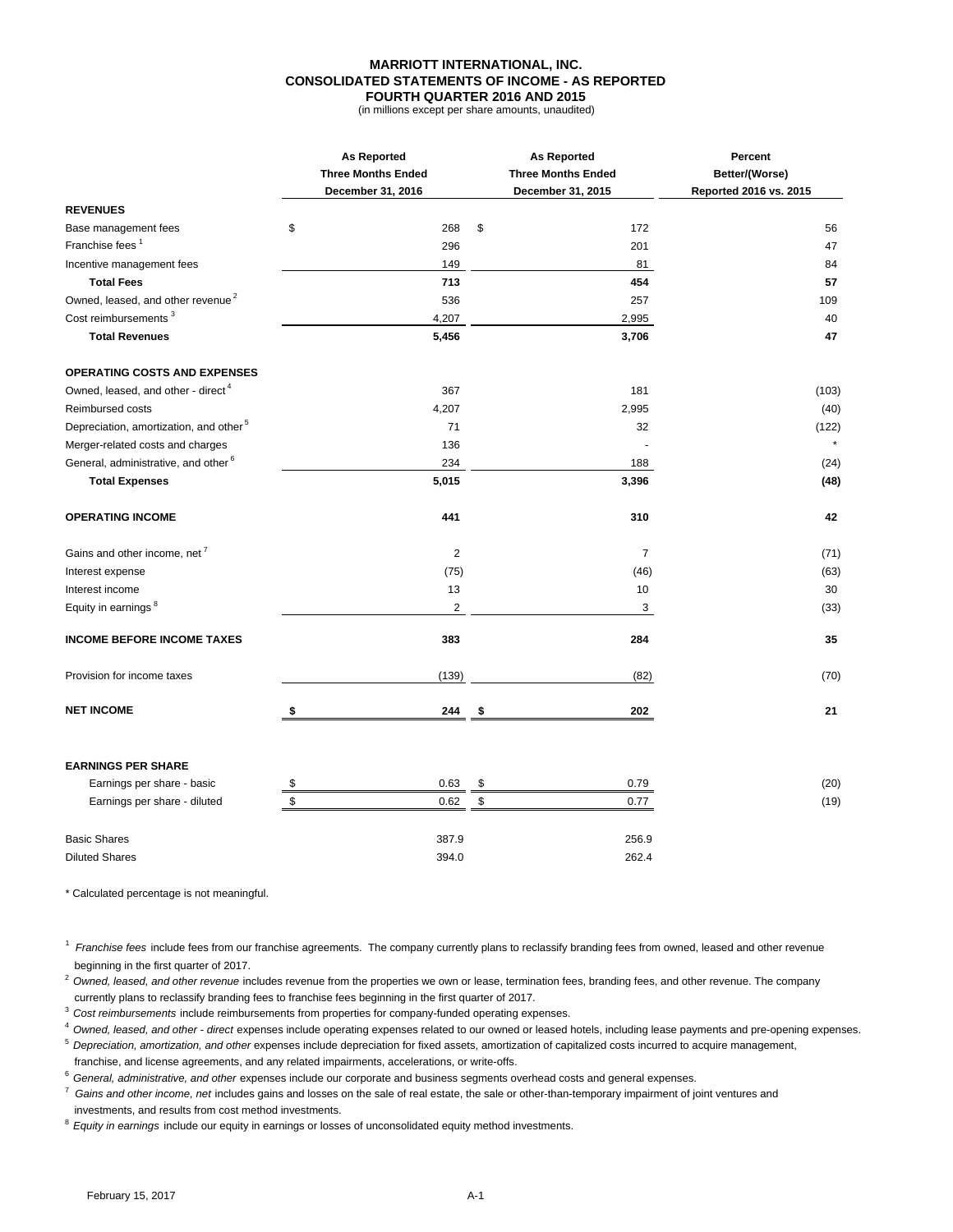### **MARRIOTT INTERNATIONAL, INC. CONSOLIDATED STATEMENTS OF INCOME - AS REPORTED FULL YEAR 2016 AND 2015**

(in millions except per share amounts, unaudited)

|                                                    | <b>As Reported</b>         | <b>As Reported</b>         | Percent                |  |  |
|----------------------------------------------------|----------------------------|----------------------------|------------------------|--|--|
|                                                    | <b>Twelve Months Ended</b> | <b>Twelve Months Ended</b> | Better/(Worse)         |  |  |
|                                                    | December 31, 2016          | December 31, 2015          | Reported 2016 vs. 2015 |  |  |
| <b>REVENUES</b>                                    |                            |                            |                        |  |  |
| Base management fees                               | \$                         | 806<br>\$<br>698           | 15                     |  |  |
| Franchise fees <sup>1</sup>                        |                            | 853<br>988                 | 16                     |  |  |
| Incentive management fees                          |                            | 425<br>319                 | 33                     |  |  |
| <b>Total Fees</b>                                  | 2,219                      | 1,870                      | 19                     |  |  |
| Owned, leased, and other revenue <sup>2</sup>      | 1,307                      | 986                        | 33                     |  |  |
| Cost reimbursements <sup>3</sup>                   | 13,546                     | 11,630                     | 16                     |  |  |
| <b>Total Revenues</b>                              | 17,072                     | 14,486                     | 18                     |  |  |
| <b>OPERATING COSTS AND EXPENSES</b>                |                            |                            |                        |  |  |
| Owned, leased, and other - direct <sup>4</sup>     |                            | 733<br>900                 | (23)                   |  |  |
| Reimbursed costs                                   | 13,546                     | 11,630                     | (16)                   |  |  |
| Depreciation, amortization, and other <sup>5</sup> |                            | 168<br>139                 | (21)                   |  |  |
| Merger-related costs and charges                   |                            | 386                        |                        |  |  |
| General, administrative, and other <sup>6</sup>    |                            | 704<br>634                 | (11)                   |  |  |
| <b>Total Expenses</b>                              | 15,704                     | 13,136                     | (20)                   |  |  |
| <b>OPERATING INCOME</b>                            | 1,368                      | 1,350                      | 1                      |  |  |
| Gains and other income, net <sup>7</sup>           |                            | 5<br>27                    | (81)                   |  |  |
| Interest expense                                   |                            | (234)<br>(167)             | (40)                   |  |  |
| Interest income                                    |                            | 35<br>29                   | 21                     |  |  |
| Equity in earnings <sup>8</sup>                    |                            | 10<br>16                   | (38)                   |  |  |
| <b>INCOME BEFORE INCOME TAXES</b>                  | 1,184                      | 1,255                      | (6)                    |  |  |
| Provision for income taxes                         |                            | (404)<br>(396)             | (2)                    |  |  |
| <b>NET INCOME</b>                                  | \$                         | 859<br>780<br>\$           | (9)                    |  |  |
| <b>EARNINGS PER SHARE</b>                          |                            |                            |                        |  |  |
| Earnings per share - basic                         | \$<br>2.68                 | \$<br>3.22                 | (17)                   |  |  |
| Earnings per share - diluted                       | \$<br>2.64                 | \$<br>3.15                 | (16)                   |  |  |
| <b>Basic Shares</b>                                | 290.9                      | 267.3                      |                        |  |  |
| <b>Diluted Shares</b>                              | 295.7                      | 272.8                      |                        |  |  |
|                                                    |                            |                            |                        |  |  |

\* Calculated percentage is not meaningful.

<sup>1</sup>*Franchise fees* include fees from our franchise agreements. The company currently plans to reclassify branding fees from owned, leased and other revenue beginning in the first quarter of 2017.

<sup>2</sup> Owned, leased, and other revenue includes revenue from the properties we own or lease, termination fees, branding fees, and other revenue. The company currently plans to reclassify branding fees to franchise fees beginning in the first quarter of 2017.

<sup>3</sup>*Cost reimbursements* include reimbursements from properties for company-funded operating expenses.

<sup>4</sup>*Owned, leased, and other - direct* expenses include operating expenses related to our owned or leased hotels, including lease payments and pre-opening expenses.

<sup>5</sup>*Depreciation, amortization, and other* expenses include depreciation for fixed assets, amortization of capitalized costs incurred to acquire management,

franchise, and license agreements, and any related impairments, accelerations, or write-offs.

<sup>6</sup>*General, administrative, and other* expenses include our corporate and business segments overhead costs and general expenses.

7 *Gains and other income, net* includes gains and losses on the sale of real estate, the sale or other-than-temporary impairment of joint ventures and investments, and results from cost method investments.

<sup>8</sup>*Equity in earnings* include our equity in earnings or losses of unconsolidated equity method investments.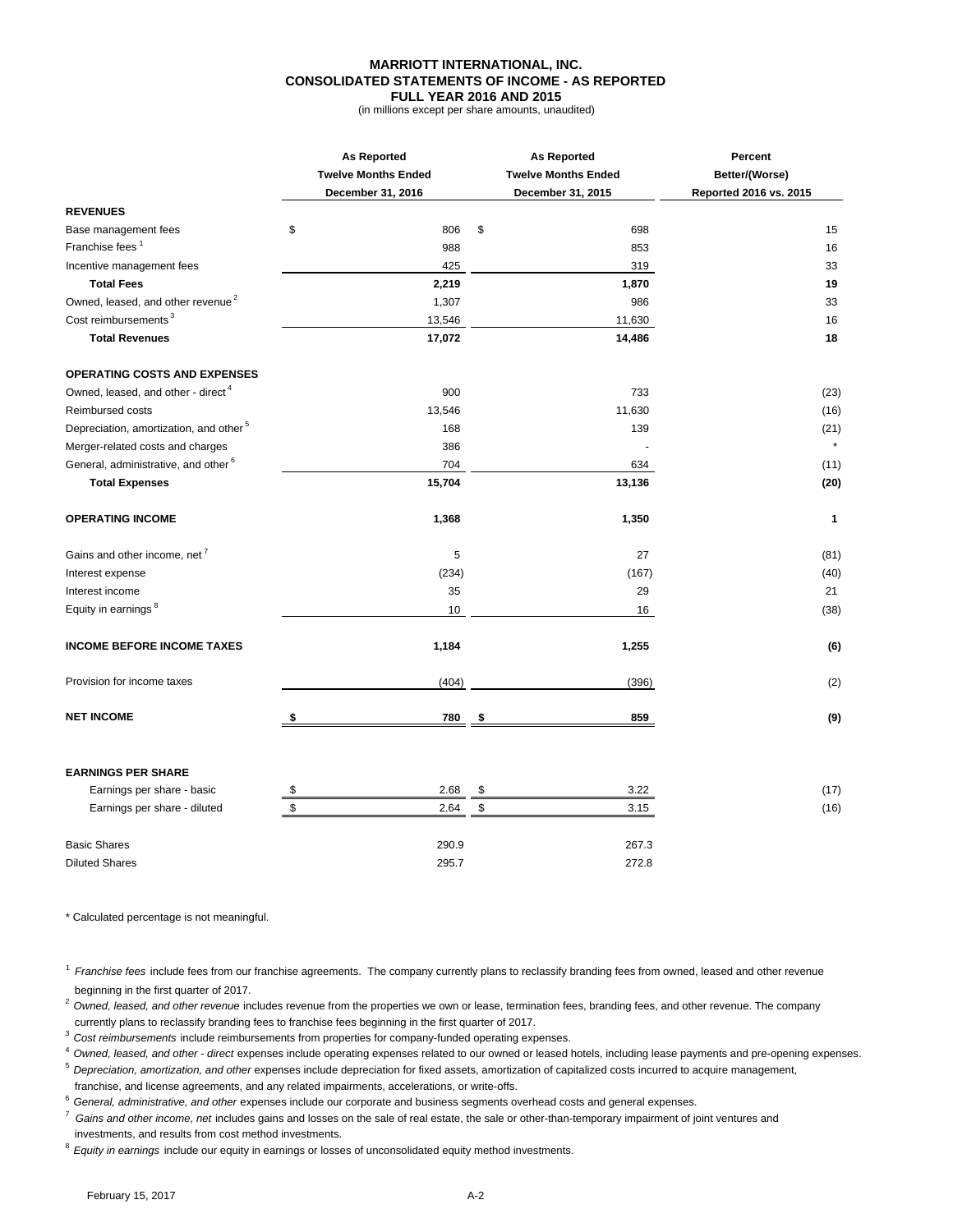### **MARRIOTT INTERNATIONAL, INC. CONSOLIDATED STATEMENTS OF INCOME FOURTH QUARTER ADJUSTED 2016 COMPARED TO COMBINED 2015**

(in millions except per share amounts, unaudited)

|                                                         | <b>As Reported</b><br><b>Three Months Ended</b><br>December 31, 2016 | Less:<br><b>Merger-Related</b><br>Costs <sup>9</sup> | As Adjusted **<br><b>Three Months Ended</b><br>December 31, 2016 | Combined <sup>10</sup><br><b>Three Months Ended</b><br>December 31, 2015 | Percent<br>Better/(Worse)<br>Adjusted 2016 vs.<br>Combined 2015 |
|---------------------------------------------------------|----------------------------------------------------------------------|------------------------------------------------------|------------------------------------------------------------------|--------------------------------------------------------------------------|-----------------------------------------------------------------|
| <b>REVENUES</b>                                         |                                                                      |                                                      |                                                                  |                                                                          |                                                                 |
| Base management fees<br>Franchise fees <sup>1</sup>     | \$<br>268<br>296                                                     | \$                                                   | \$<br>268<br>296                                                 | \$<br>265<br>273                                                         | 1                                                               |
| Incentive management fees                               | 149                                                                  |                                                      | 149                                                              | 150                                                                      | 8<br>(1)                                                        |
| <b>Total Fees</b>                                       | $\overline{713}$                                                     |                                                      | $\overline{713}$                                                 | 688                                                                      | 4                                                               |
| Owned, leased, and other revenue <sup>2</sup>           | 536                                                                  |                                                      | 536                                                              | 565                                                                      | (5)                                                             |
| Cost reimbursements <sup>3</sup>                        | 4,207                                                                |                                                      | 4,207                                                            | 4,321                                                                    | (3)                                                             |
| <b>Total Revenues</b>                                   | 5,456                                                                |                                                      | 5,456                                                            | 5,574                                                                    | (2)                                                             |
| <b>OPERATING COSTS AND EXPENSES</b>                     |                                                                      |                                                      |                                                                  |                                                                          |                                                                 |
| Owned, leased, and other - direct <sup>4</sup>          | 367                                                                  |                                                      | 367                                                              | 400                                                                      | 8                                                               |
| Reimbursed costs                                        | 4,207                                                                |                                                      | 4,207                                                            | 4,321                                                                    | 3                                                               |
| Depreciation, amortization, and other <sup>5</sup>      | 71                                                                   |                                                      | 71                                                               | 81                                                                       | 12                                                              |
| Merger-related costs and charges                        | 136                                                                  | 136                                                  |                                                                  |                                                                          |                                                                 |
| General, administrative, and other <sup>6</sup>         | 234                                                                  |                                                      | 234                                                              | 284                                                                      | 18                                                              |
| <b>Total Expenses</b>                                   | 5,015                                                                | 136                                                  | 4,879                                                            | 5.086                                                                    | 4                                                               |
| <b>OPERATING INCOME / (LOSS)</b>                        | 441                                                                  | (136)                                                | 577                                                              | 488                                                                      | 18                                                              |
| Gains (losses) and other income, net <sup>7</sup>       | $\overline{2}$                                                       |                                                      | $\overline{2}$                                                   | (2)                                                                      | 200                                                             |
| Interest expense                                        | (75)                                                                 |                                                      | (75)                                                             | (81)                                                                     | 7                                                               |
| Interest income                                         | 13                                                                   |                                                      | 13                                                               | 12                                                                       | 8                                                               |
| Equity in earnings <sup>8</sup>                         | 2                                                                    |                                                      | $\overline{2}$                                                   | 13                                                                       | (85)                                                            |
| INCOME / (LOSS) BEFORE INCOME<br><b>TAXES</b>           | 383                                                                  | (136)                                                | 519                                                              | 430                                                                      | 21                                                              |
| (Provision) benefit for income taxes                    | (139)                                                                | 46                                                   | (185)                                                            | (139)                                                                    | (33)                                                            |
| <b>NET INCOME / (LOSS)</b>                              | 244                                                                  | (90)<br>-\$                                          | 334<br>- \$                                                      | 291<br>\$                                                                | 15                                                              |
| <b>EARNINGS PER SHARE</b><br>Earnings per share - basic | 0.63                                                                 |                                                      | 0.86<br>\$                                                       | 0.72<br>\$                                                               | 19                                                              |
| Earnings per share - diluted                            | \$<br>0.62                                                           |                                                      | \$<br>0.85                                                       | \$<br>0.71                                                               | 20                                                              |
| <b>Basic Shares</b>                                     | 387.9                                                                |                                                      | 387.9                                                            | 403.0                                                                    |                                                                 |
| <b>Diluted Shares</b>                                   | 394.0                                                                |                                                      | 394.0                                                            | 409.5                                                                    |                                                                 |

\*\* Denotes non-GAAP financial measures. See pages A-14 and A-15 for more information about these non-GAAP measures.

<sup>1</sup>*Franchise fees* include fees from our franchise agreements. The company currently plans to reclassify branding fees from owned, leased and other revenue beginning in the first quarter of 2017.

<sup>2</sup>*Owned, leased, and other revenue* includes revenue from the properties we own or lease, termination fees, branding fees, and other revenue. The company currently plans to reclassify branding fees to franchise fees beginning in the first quarter of 2017.

<sup>3</sup>*Cost reimbursements* include reimbursements from properties for company-funded operating expenses.

<sup>4</sup>*Owned, leased, and other - direct* expenses include operating expenses related to our owned or leased hotels, including lease payments and pre-opening expenses.

<sup>5</sup>*Depreciation, amortization, and other* expenses include depreciation for fixed assets, amortization of capitalized costs incurred to acquire management, franchise, and license agreements, and any related impairments, accelerations, or write-offs.

<sup>6</sup>*General, administrative, and other* expenses include our corporate and business segments overhead costs and general expenses.

<sup>7</sup> *Gains (losses) and other income, net* includes gains and losses on the sale of real estate, the sale or other-than-temporary impairment of joint ventures and investments, and results from cost method investments.

<sup>8</sup>*Equity in earnings* include our equity in earnings or losses of unconsolidated equity method investments.

<sup>9</sup> The adjusted consolidated statements of income are presented before the impact of merger-related costs.

<sup>10</sup> See pages A-14 and A-15 for basis of presentation of combined financial information.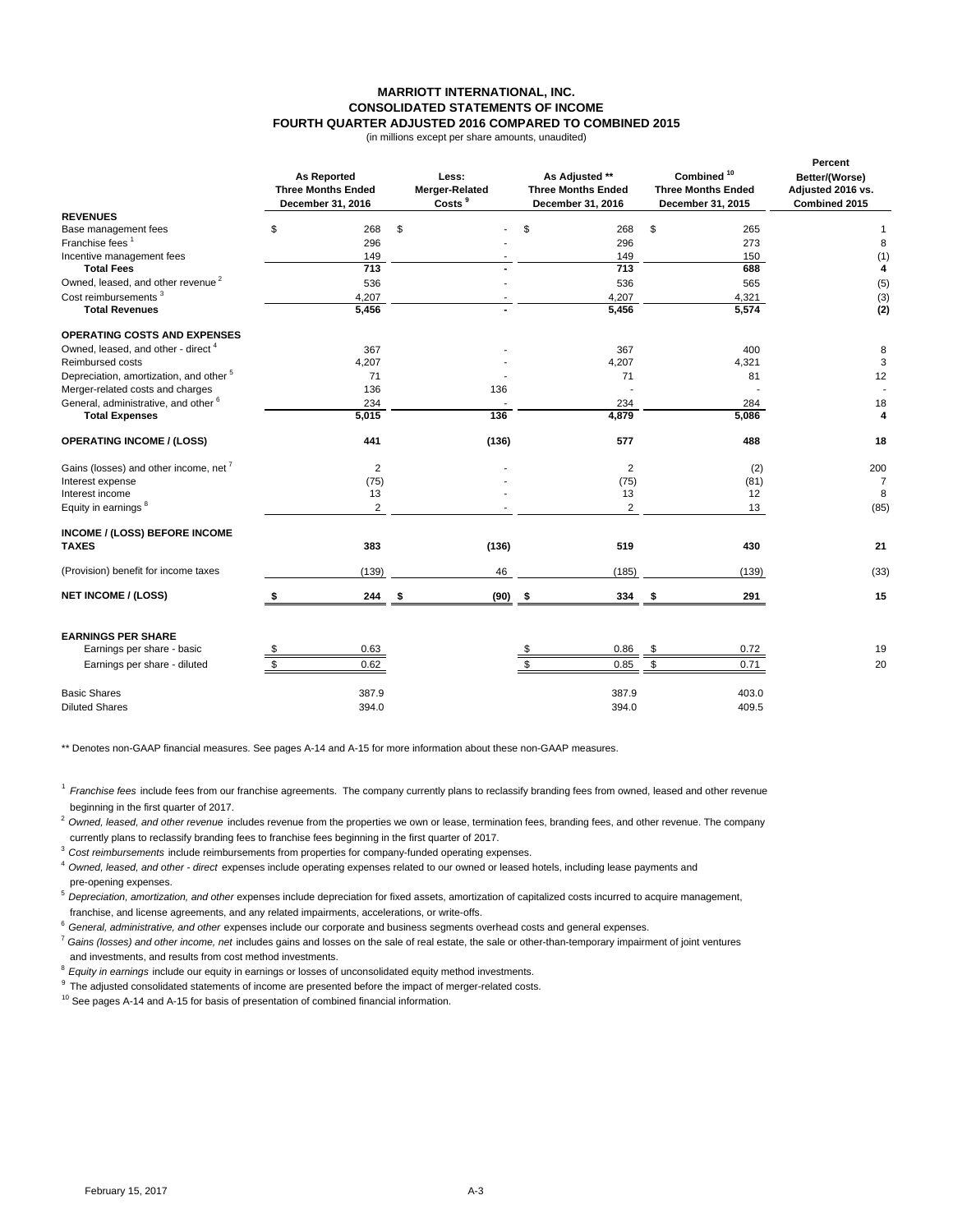#### **MARRIOTT INTERNATIONAL, INC. CONSOLIDATED STATEMENTS OF INCOME - COMBINED FULL YEAR 2016 AND 2015**

(in millions except per share amounts, unaudited)

|                                                    | Combined <sup>9</sup><br><b>Twelve Months Ended</b><br>December 31, 2016 | Combined <sup>9</sup><br><b>Twelve Months Ended</b><br>December 31, 2015 | Percent<br>Better/(Worse)<br>Combined 2016 vs. 2015 |  |
|----------------------------------------------------|--------------------------------------------------------------------------|--------------------------------------------------------------------------|-----------------------------------------------------|--|
| <b>REVENUES</b>                                    |                                                                          |                                                                          |                                                     |  |
| Base management fees                               | \$<br>1,072                                                              | \$<br>1,064                                                              | $\mathbf{1}$                                        |  |
| Franchise fees <sup>1</sup>                        | 1,228                                                                    | 1,146                                                                    | $\overline{7}$                                      |  |
| Incentive management fees                          | 562                                                                      | 529                                                                      | 6                                                   |  |
| <b>Total Fees</b>                                  | 2,862                                                                    | 2,739                                                                    | 4                                                   |  |
| Owned, leased, and other revenue <sup>2</sup>      | 2,141                                                                    | 2,251                                                                    | (5)                                                 |  |
| Cost reimbursements <sup>3</sup>                   | 17,480                                                                   | 16,936                                                                   | 3                                                   |  |
| <b>Total Revenues</b>                              | 22,483                                                                   | 21,926                                                                   | 3                                                   |  |
| OPERATING COSTS AND EXPENSES                       |                                                                          |                                                                          |                                                     |  |
| Owned, leased, and other - direct <sup>4</sup>     | 1,505                                                                    | 1,663                                                                    | 10                                                  |  |
| Reimbursed costs                                   | 17,480                                                                   | 16,936                                                                   | (3)                                                 |  |
| Depreciation, amortization, and other <sup>5</sup> | 313                                                                      | 347                                                                      | 10                                                  |  |
| General, administrative, and other <sup>6</sup>    | 964                                                                      | 1,039                                                                    | $\overline{7}$                                      |  |
| <b>Total Expenses</b>                              | 20,262                                                                   | 19,985                                                                   | (1)                                                 |  |
| <b>OPERATING INCOME</b>                            | 2,221                                                                    | 1,941                                                                    | 14                                                  |  |
| Losses and other income, net <sup>7</sup>          | (22)                                                                     | (3)                                                                      | (633)                                               |  |
| Interest expense                                   | (312)                                                                    | (314)                                                                    | $\mathbf{1}$                                        |  |
| Interest income                                    | 41                                                                       | 34                                                                       | 21                                                  |  |
| Equity in earnings <sup>8</sup>                    | 25                                                                       | 64                                                                       | (61)                                                |  |
| <b>INCOME BEFORE INCOME TAXES</b>                  | 1,953                                                                    | 1,722                                                                    | 13                                                  |  |
| Provision for income taxes                         | (652)                                                                    | (558)                                                                    | (17)                                                |  |
| <b>NET INCOME</b>                                  | \$<br>1,301                                                              | \$<br>1,164                                                              | 12                                                  |  |
| <b>EARNINGS PER SHARE</b>                          |                                                                          |                                                                          |                                                     |  |
| Earnings per share - basic                         | 3.35                                                                     | \$<br>2.89                                                               | 16                                                  |  |
| Earnings per share - diluted                       | 3.30                                                                     | \$<br>2.84                                                               | 16                                                  |  |
|                                                    |                                                                          |                                                                          |                                                     |  |
| <b>Basic Shares</b>                                | 388.7                                                                    | 402.9                                                                    |                                                     |  |
| <b>Diluted Shares</b>                              | 394.4                                                                    | 409.4                                                                    |                                                     |  |

<sup>1</sup>*Franchise fees* include fees from our franchise agreements. The company currently plans to reclassify branding fees from owned, leased and other revenue beginning in the first quarter of 2017.

<sup>2</sup> Owned, leased, and other revenue includes revenue from the properties we own or lease, termination fees, branding fees, and other revenue. The company currently plans to reclassify branding fees to franchise fees beginning in the first quarter of 2017.

<sup>3</sup>*Cost reimbursements* include reimbursements from properties for company-funded operating expenses.

<sup>4</sup>*Owned, leased, and other - direct* expenses include operating expenses related to our owned or leased hotels, including lease payments and pre-opening expenses.

<sup>5</sup>*Depreciation, amortization, and other* expenses include depreciation for fixed assets, amortization of capitalized costs incurred to acquire management, franchise, and license agreements, and any related impairments, accelerations, or write-offs.

<sup>6</sup>*General, administrative, and other* expenses include our corporate and business segments overhead costs and general expenses.

7 *Losses and other income, net* includes gains and losses on the sale of real estate, the sale or other-than-temporary impairment of joint ventures and investments, and results from cost method investments.

<sup>8</sup>*Equity in earnings* include our equity in earnings or losses of unconsolidated equity method investments.

<sup>9</sup> See pages A-14 and A-15 for basis of presentation of combined financial information.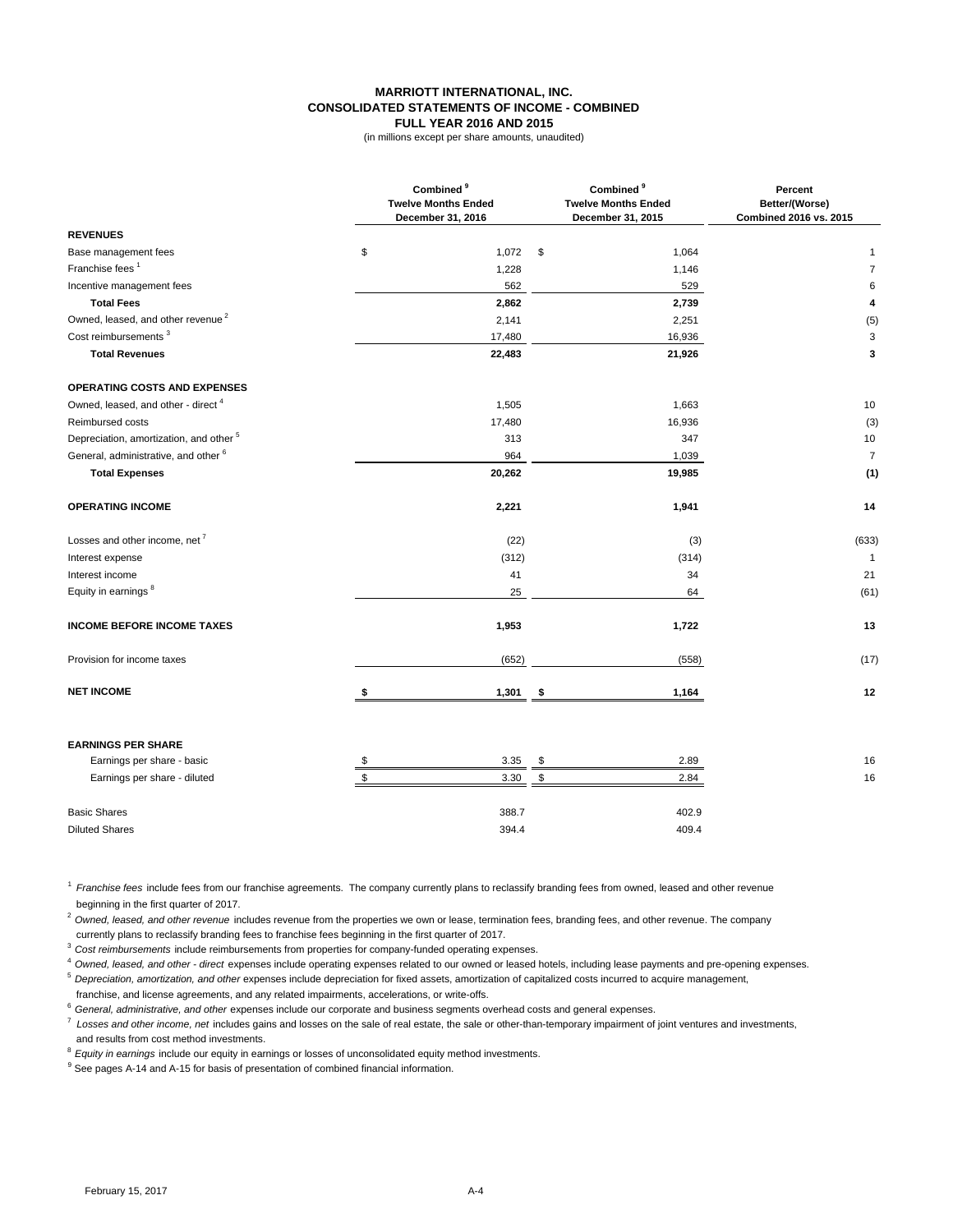## **Marriott International, Inc Total Lodging Products By Ownership Type As of December 31, 2016**

|                                      | <b>North America</b> |              | <b>Total International</b> |         | <b>Total Worldwide</b> |                |  |
|--------------------------------------|----------------------|--------------|----------------------------|---------|------------------------|----------------|--|
|                                      | <b>Units</b>         | Rooms        | Units                      | Rooms   | Units                  | Rooms          |  |
| <b>Managed</b>                       | 827                  | 250,363      | 994                        | 271,189 | 1,821                  | 521,552        |  |
| <b>JW Marriott Hotels</b>            | 15                   | 9,695        | 47                         | 18,925  | 62                     | 28,620         |  |
| The Ritz-Carlton Hotels              | 39                   | 11,410       | 51                         | 14,474  | 90                     | 25,884         |  |
| The Ritz-Carlton Residences          | 34                   | 4,733        | 8                          | 416     | 42                     | 5,149          |  |
| The Ritz-Carlton Serviced Apartments |                      |              | 5                          | 697     | 5                      | 697            |  |
| <b>Luxury Collection</b>             | 5                    | 2,294        | 47                         | 8,272   | 52                     | 10,566         |  |
| W Hotels                             | 25                   | 7,729        | 23                         | 5,242   | 48                     | 12,971         |  |
| St. Regis                            | $\boldsymbol{9}$     | 1,725        | 27                         | 6,049   | 36                     | 7,774          |  |
| <b>EDITION Hotels</b>                | $\overline{2}$       | 567          | 2                          | 699     | 4                      | 1,266          |  |
| <b>EDITION Residences</b>            | $\mathbf{1}$         | 25           |                            |         | $\mathbf{1}$           | 25             |  |
| <b>Bulgari Hotels &amp; Resorts</b>  |                      |              | $\overline{2}$             | 117     | $\overline{2}$         | 117            |  |
| <b>Bulgari Residences</b>            |                      |              | $\mathbf{1}$               | 5       | $\mathbf{1}$           | 5              |  |
| <b>Marriott Hotels</b>               | 131                  | 68,440       | 154                        | 44,547  | 285                    | 112,987        |  |
| Sheraton                             | 31                   | 23,654       | 188                        | 64,088  | 219                    | 87,742         |  |
| Westin                               | 48                   | 25,173       | 68                         | 21,964  | 116                    | 47,137         |  |
| <b>Renaissance Hotels</b>            | 26                   | 11,625       | 50                         | 16,171  | 76                     | 27,796         |  |
| Le Meridien                          | 4                    | 720          | 75                         | 20,952  | 79                     | 21,672         |  |
| Autograph Collection Hotels          | 3                    | 1,065        | $\overline{4}$             | 670     | $\overline{7}$         | 1,735          |  |
| Delta Hotels and Resorts             | 25                   | 6,764        |                            |         | 25                     | 6,764          |  |
| <b>Gaylord Hotels</b>                | 5                    | 8,098        |                            |         | 5                      | 8,098          |  |
| <b>Marriott Executive Apartments</b> |                      |              | 28                         | 4,195   | 28                     | 4,195          |  |
| <b>Tribute Portfolio</b>             |                      |              | $\mathbf{3}$               | 515     | $\mathfrak{3}$         | 515            |  |
| Courtyard                            | 256                  | 40,821       | 78                         | 16,470  | 334                    | 57,291         |  |
| Residence Inn                        | 114                  | 17,155       | 5                          | 517     | 119                    | 17,672         |  |
| Fairfield Inn & Suites               | 6                    | 1,432        | 10                         | 1,588   | 16                     | 3,020          |  |
| SpringHill Suites<br>Four Points     | 30<br>$\mathbf{1}$   | 4,854        |                            |         | 30                     | 4,854          |  |
| <b>TownePlace Suites</b>             | 15                   | 134          | 58                         | 14,533  | 59<br>15               | 14,667         |  |
| Aloft                                | 1                    | 1,740<br>330 | 23                         | 5,694   | 24                     | 1,740<br>6,024 |  |
| <b>Protea Hotels</b>                 |                      |              | 36                         | 4,201   | 36                     | 4,201          |  |
| Element                              | 1                    | 180          | $\mathbf{1}$               | 188     | $\overline{2}$         | 368            |  |
| <b>Franchised</b>                    | 3,592                | 524,793      | 414                        | 89,612  | 4,006                  | 614,405        |  |
| <b>JW Marriott Hotels</b>            | 10                   | 4,469        | $\overline{7}$             | 1,742   | 17                     | 6,211          |  |
| The Ritz-Carlton Hotels              | 1                    | 429          |                            |         | 1                      | 429            |  |
| The Ritz-Carlton Residences          | $\mathbf{1}$         | 55           |                            |         | $\mathbf{1}$           | 55             |  |
| <b>Luxury Collection</b>             | 9                    | 1,863        | 33                         | 6,387   | 42                     | 8,250          |  |
| <b>Bulgari Hotels &amp; Resorts</b>  |                      |              | $\mathbf{1}$               | 85      | $\mathbf{1}$           | 85             |  |
| <b>Marriott Hotels</b>               | 210                  | 65,271       | 43                         | 12,491  | 253                    | 77,762         |  |
| Sheraton                             | 162                  | 48,025       | 59                         | 17,519  | 221                    | 65,544         |  |
| Westin                               | 75                   | 24,700       | 23                         | 7,334   | 98                     | 32,034         |  |
| <b>Renaissance Hotels</b>            | 57                   | 16,103       | 26                         | 7,168   | 83                     | 23,271         |  |
| Le Meridien                          | 16                   | 3,753        | 11                         | 2,873   | 27                     | 6,626          |  |
| Autograph Collection Hotels          | 61                   | 13,234       | 38                         | 9,622   | 99                     | 22,856         |  |
| Delta Hotels and Resorts             | 12                   | 3,020        |                            |         | 12                     | 3,020          |  |
| <b>Tribute Portfolio</b>             | 12                   | 4,541        | 6                          | 282     | 18                     | 4,823          |  |
| Courtyard                            | 686                  | 91,559       | 56                         | 10,745  | 742                    | 102,304        |  |
| Residence Inn                        | 611                  | 71,718       | $\overline{2}$             | 200     | 613                    | 71,918         |  |
| Fairfield Inn & Suites               | 822                  | 75,000       | 2                          | 386     | 824                    | 75,386         |  |
| SpringHill Suites                    | 329                  | 37,672       |                            |         | 329                    | 37,672         |  |
| Four Points                          | 131                  | 19,996       | 37                         | 6,010   | 168                    | 26,006         |  |
| <b>TownePlace Suites</b>             | 286                  | 28,512       |                            |         | 286                    | 28,512         |  |
| Aloft                                | 80                   | 11,766       | 12                         | 1,925   | 92                     | 13,691         |  |
| Protea Hotels                        |                      |              | 51                         | 3,550   | 51                     | 3,550          |  |
| Element                              | 19                   | 2,813        | $\overline{c}$             | 293     | 21                     | 3,106          |  |
| <b>Moxy Hotels</b>                   | $\overline{2}$       | 294          | $\overline{5}$             | 1,000   | $\overline{7}$         | 1,294          |  |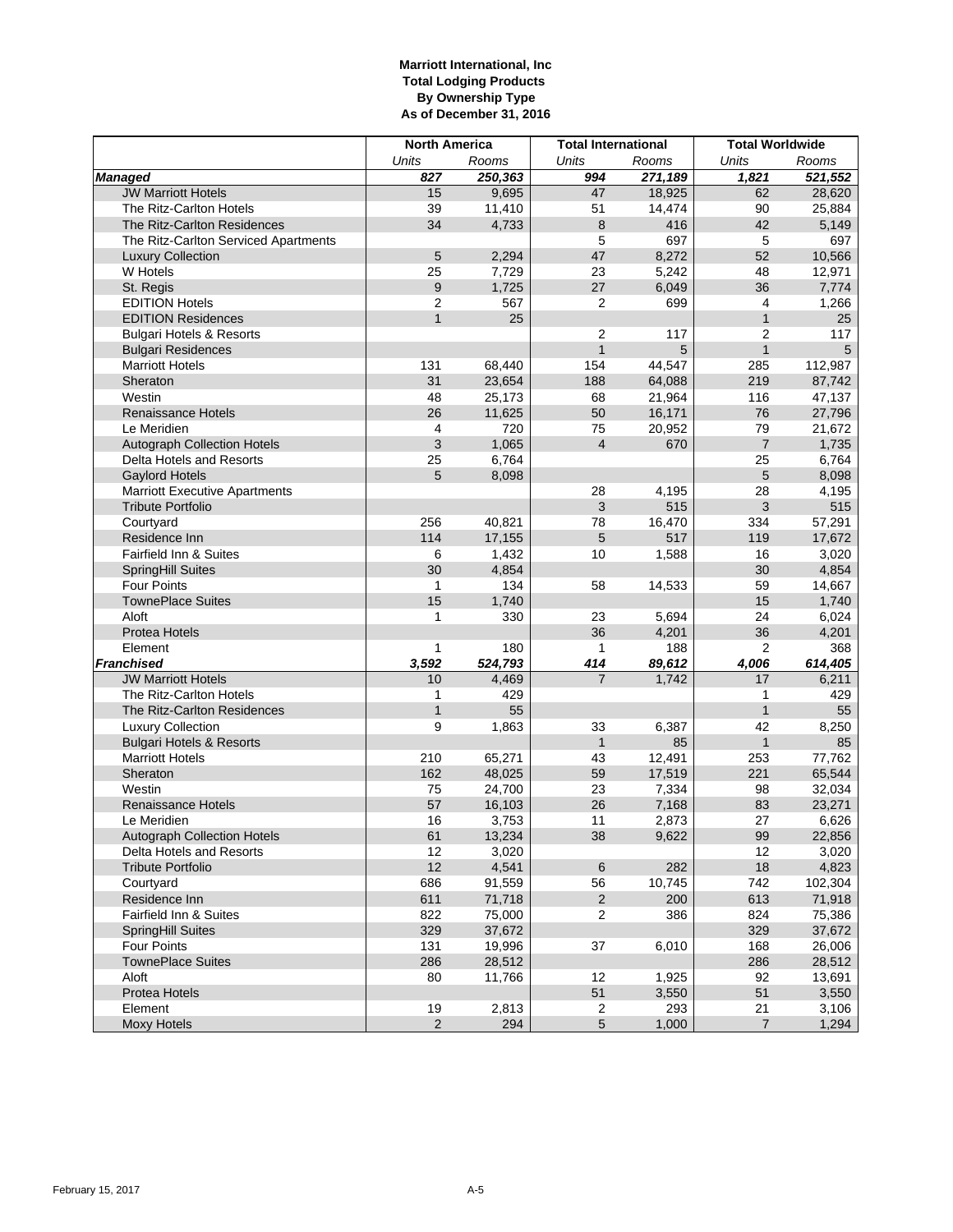## **Marriott International, Inc Total Lodging Products By Ownership Type As of December 31, 2016**

|                                      | <b>North America</b> |         |                | <b>Total International</b> | <b>Total Worldwide</b> |           |
|--------------------------------------|----------------------|---------|----------------|----------------------------|------------------------|-----------|
|                                      | Units                | Rooms   | Units          | Rooms                      | Units                  | Rooms     |
| Owned/Leased                         | 33                   | 10,805  | 37             | 10,034                     | 70                     | 20,839    |
| <b>JW Marriott Hotels</b>            |                      |         |                | 496                        |                        | 496       |
| The Ritz-Carlton Hotels              |                      |         | 2              | 553                        | 2                      | 553       |
| <b>Luxury Collection</b>             |                      |         | 3              | 468                        | 3                      | 468       |
| W Hotels                             |                      | 509     | $\overline{2}$ | 665                        | 3                      | 1,174     |
| St. Regis                            |                      | 238     | 1              | 160                        | $\overline{2}$         | 398       |
| <b>Marriott Hotels</b>               | 4                    | 2,102   | 4              | 1,445                      | 8                      | 3,547     |
| Sheraton                             | 3                    | 2,671   | 6              | 2,867                      | 9                      | 5,538     |
| Westin                               | $\overline{2}$       | 1,832   |                | 246                        | 3                      | 2,078     |
| <b>Renaissance Hotels</b>            | 1                    | 310     | 3              | 749                        | $\overline{4}$         | 1,059     |
| <b>Tribute Portfolio</b>             |                      | 135     |                |                            |                        | 135       |
| Courtyard                            | 19                   | 2,816   | 3              | 644                        | 22                     | 3,460     |
| Residence Inn                        |                      | 192     |                | 140                        | 2                      | 332       |
| Protea Hotels                        |                      |         | 10             | 1.601                      | 10                     | 1,601     |
| <b>Unconsolidated Joint Ventures</b> | 11                   | 1,913   | 89             | 11,193                     | 100                    | 13,106    |
| <b>Autograph Collection Hotels</b>   |                      |         | 5              | 348                        | 5                      | 348       |
| <b>AC Hotels by Marriott</b>         | 11                   | 1,913   | 84             | 10,845                     | 95                     | 12,758    |
| Timeshare*                           | 66                   | 17,127  | 17             | 3,575                      | 83                     | 20,702    |
| <b>Marriott Vacations Worldwide</b>  | 48                   | 10,665  | 14             | 2,355                      | 62                     | 13,020    |
| Vistana                              | 18                   | 6,462   | 3              | 1,220                      | 21                     | 7,682     |
| <b>Grand Total</b>                   | 4,529                | 805,001 | 1,551          | 385,603                    | 6,080                  | 1,190,604 |

\*Timeshare property and room counts are included on this table in their geographical locations. For external reporting purposes, these counts are captured in the Corporate segment.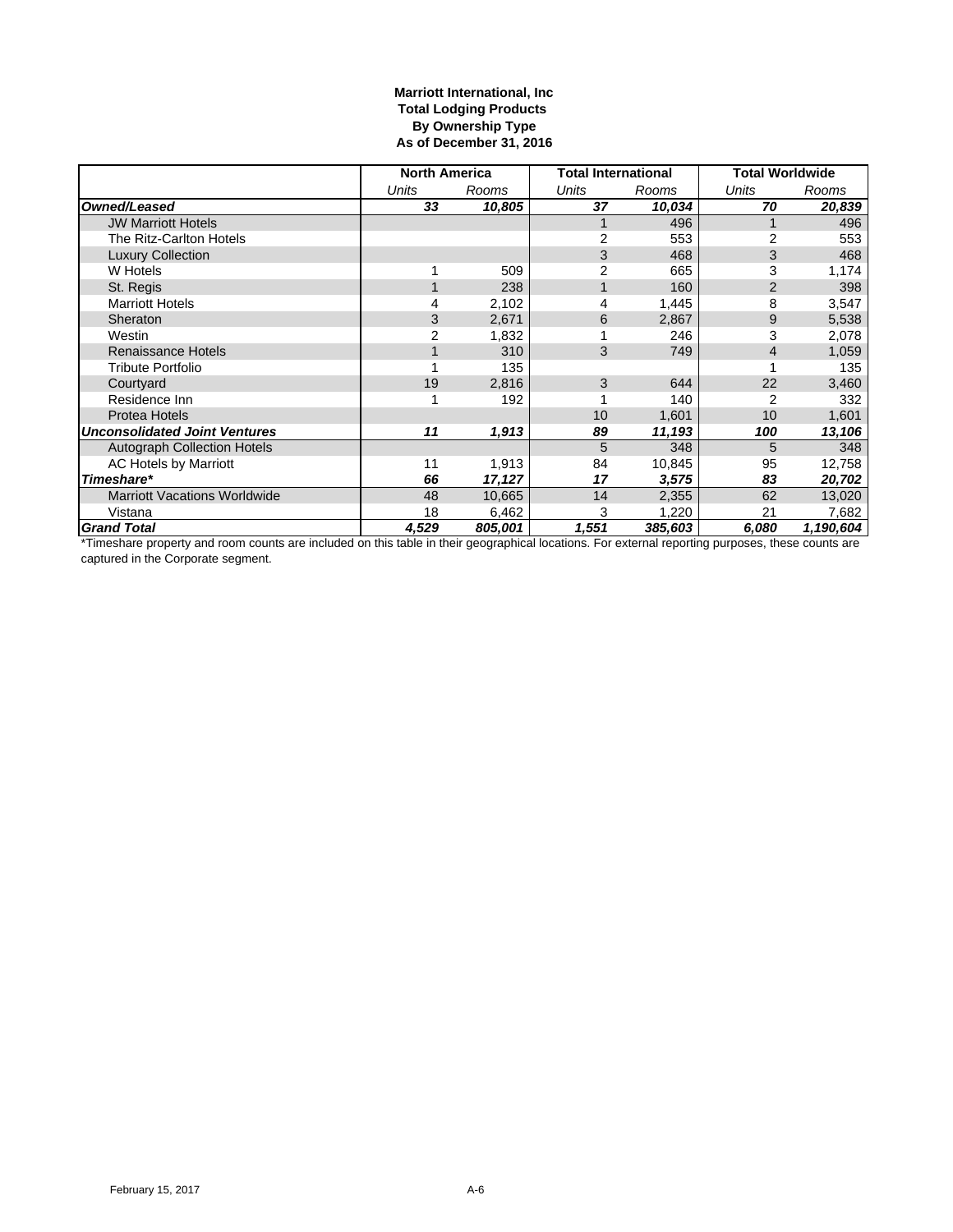## **Marriott International, Inc Total Lodging Products By Brand As of December 31, 2016**

|                                      | <b>North America</b> |                                                | <b>Total International</b> |         | <b>Total Worldwide</b> |           |
|--------------------------------------|----------------------|------------------------------------------------|----------------------------|---------|------------------------|-----------|
| <b>Total Systemwide</b>              | <b>Units</b>         | <b>Units</b><br><b>Units</b><br>Rooms<br>Rooms |                            | Rooms   |                        |           |
| Luxury                               | 153                  | 45,741                                         | 263                        | 65,452  | 416                    | 111,193   |
| <b>JW Marriott Hotels</b>            | $\overline{25}$      | 14,164                                         | 55                         | 21,163  | 80                     | 35,327    |
| The Ritz-Carlton Hotels              | 40                   | 11,839                                         | 53                         | 15,027  | 93                     | 26,866    |
| The Ritz-Carlton Residences          | 35                   | 4,788                                          | 8                          | 416     | 43                     | 5,204     |
| The Ritz-Carlton Serviced Apartments |                      |                                                | 5                          | 697     | 5                      | 697       |
| <b>Luxury Collection</b>             | 14                   | 4,157                                          | 83                         | 15,127  | 97                     | 19,284    |
| W Hotels                             | 26                   | 8,238                                          | 25                         | 5,907   | 51                     | 14,145    |
| St. Regis                            | 10                   | 1,963                                          | 28                         | 6,209   | 38                     | 8,172     |
| <b>EDITION Hotels</b>                | 2                    | 567                                            | 2                          | 699     | $\overline{4}$         | 1,266     |
| <b>EDITION Residences</b>            | $\overline{1}$       | 25                                             |                            |         | $\mathbf{1}$           | 25        |
| <b>Bulgari Hotels &amp; Resorts</b>  |                      |                                                | 3                          | 202     | 3                      | 202       |
| <b>Bulgari Residences</b>            |                      |                                                | $\mathbf{1}$               | 5       | $\mathbf{1}$           | 5         |
| <b>Upper Upscale</b>                 | 889                  | 331,236                                        | 795                        | 236,046 | 1,684                  | 567,282   |
| <b>Marriott Hotels</b>               | 345                  | 135,813                                        | 201                        | 58,483  | 546                    | 194,296   |
| Sheraton                             | 196                  | 74,350                                         | 253                        | 84,474  | 449                    | 158,824   |
| Westin                               | 125                  | 51,705                                         | 92                         | 29,544  | 217                    | 81,249    |
| <b>Renaissance Hotels</b>            | 84                   | 28,038                                         | 79                         | 24,088  | 163                    | 52,126    |
| Le Meridien                          | 20                   | 4,473                                          | 86                         | 23,825  | 106                    | 28,298    |
| <b>Autograph Collection Hotels</b>   | 64                   | 14,299                                         | 47                         | 10,640  | 111                    | 24,939    |
| Delta Hotels and Resorts             | 37                   | 9,784                                          |                            |         | 37                     | 9,784     |
| Gaylord Hotels                       | 5                    | 8,098                                          |                            |         | 5                      | 8,098     |
| <b>Marriott Executive Apartments</b> |                      |                                                | 28                         | 4,195   | 28                     | 4,195     |
| <b>Tribute Portfolio</b>             | 13                   | 4,676                                          | 9                          | 797     | 22                     | 5,473     |
| <b>Limited-Service</b>               | 3,421                | 410,897                                        | 476                        | 80,530  | 3,897                  | 491,427   |
| Courtyard                            | 961                  | 135,196                                        | 137                        | 27,859  | 1,098                  | 163,055   |
| Residence Inn                        | 726                  | 89,065                                         | 8                          | 857     | 734                    | 89,922    |
| Fairfield Inn & Suites               | 828                  | 76,432                                         | 12                         | 1,974   | 840                    | 78,406    |
| SpringHill Suites                    | 359                  | 42,526                                         |                            |         | 359                    | 42,526    |
| <b>Four Points</b>                   | 132                  | 20,130                                         | 95                         | 20,543  | 227                    | 40,673    |
| <b>TownePlace Suites</b>             | 301                  | 30,252                                         |                            |         | 301                    | 30,252    |
| Aloft                                | 81                   | 12,096                                         | 35                         | 7,619   | 116                    | 19,715    |
| <b>AC Hotels by Marriott</b>         | 11                   | 1,913                                          | 84                         | 10,845  | 95                     | 12,758    |
| <b>Protea Hotels</b>                 |                      |                                                | 97                         | 9,352   | 97                     | 9,352     |
| Element                              | 20                   | 2,993                                          | 3                          | 481     | 23                     | 3,474     |
| <b>Moxy Hotels</b>                   | $\overline{2}$       | 294                                            | 5                          | 1,000   | $\overline{7}$         | 1,294     |
| Timeshare*                           | 66                   | 17,127                                         | 17                         | 3,575   | 83                     | 20,702    |
| <b>Marriott Vacations Worldwide</b>  | 48                   | 10,665                                         | 14                         | 2,355   | 62                     | 13,020    |
| Vistana                              | 18                   | 6,462                                          | $\mathsf 3$                | 1,220   | 21                     | 7,682     |
| <b>Grand Total</b>                   | 4,529                | 805,001                                        | 1,551                      | 385,603 | 6,080                  | 1,190,604 |

\*Timeshare property and room counts are included on this table in their geographical locations. For external reporting purposes, these counts are captured in the Corporate segment.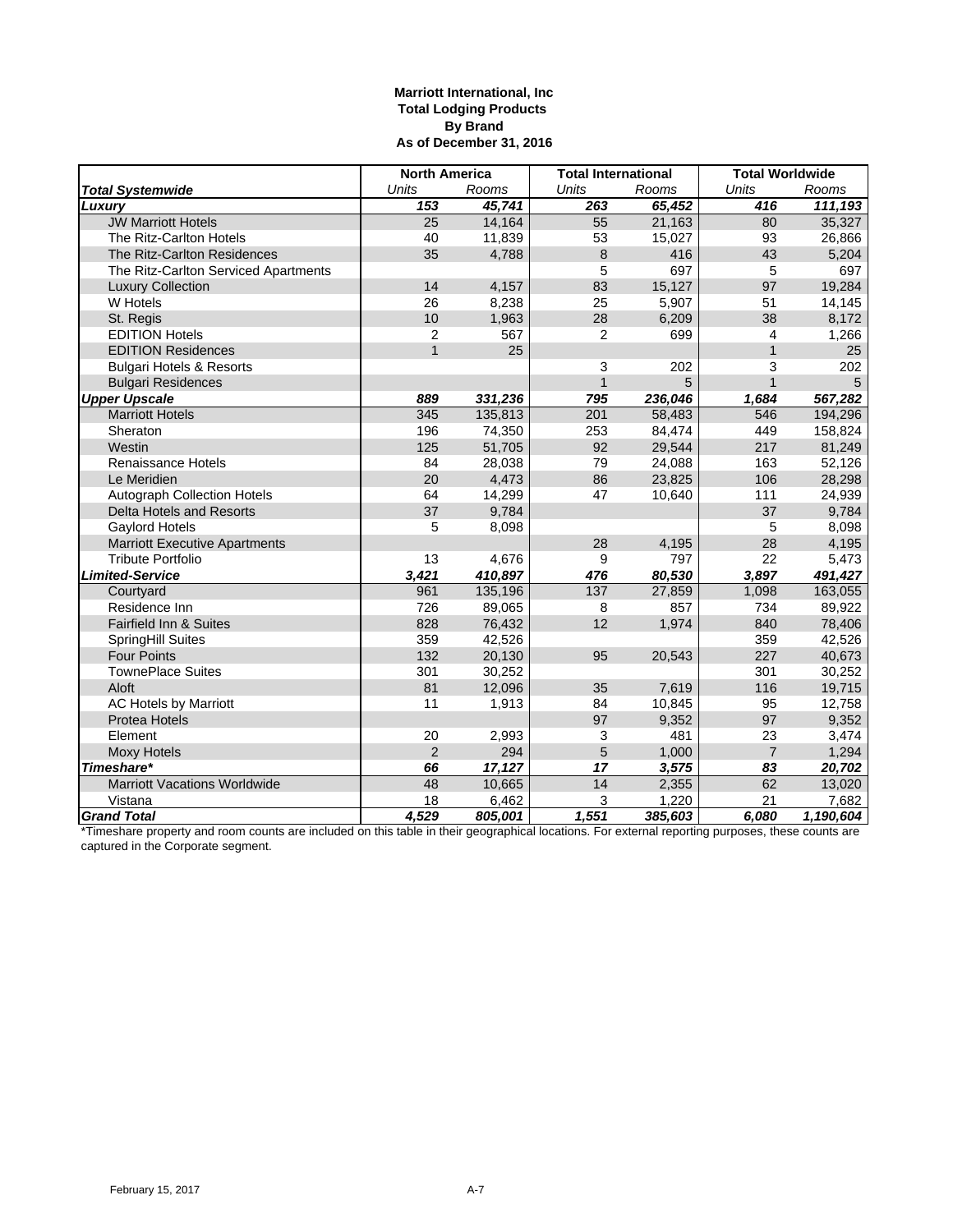### **Comparable Company-Operated International Properties1**

|                                  | Three Months Ended December 31, 2016 and December 31, 2015 |               |       |              |      |                           |           |  |  |
|----------------------------------|------------------------------------------------------------|---------------|-------|--------------|------|---------------------------|-----------|--|--|
|                                  |                                                            | <b>REVPAR</b> |       | Occupancy    |      | <b>Average Daily Rate</b> |           |  |  |
| Region                           | 2016                                                       | vs. 2015*     | 2016  | vs. 2015*    |      | 2016                      | vs. 2015* |  |  |
| Greater China                    | \$92.39                                                    | 0.8%          | 70.7% | 4.3%         | pts. | \$130.60                  | $-5.4%$   |  |  |
| Rest of Asia Pacific             | \$117.34                                                   | 1.1%          | 75.8% | 1.4%         | pts. | \$154.83                  | $-0.8%$   |  |  |
| Asia Pacific                     | \$100.78                                                   | 0.9%          | 72.4% | 3.4% pts.    |      | \$139.12                  | $-3.8%$   |  |  |
| Caribbean & Latin America        | \$137.49                                                   | $-3.1%$       | 64.3% | $-2.1%$      | pts. | \$213.96                  | $0.0\%$   |  |  |
| Europe                           | \$115.09                                                   | 1.3%          | 70.1% | 0.7%         | pts. | \$164.15                  | 0.3%      |  |  |
| Middle East & Africa             | \$119.24                                                   | $-1.1\%$      | 67.8% | 0.6%         | pts. | \$175.77                  | $-2.0\%$  |  |  |
| Total International <sup>2</sup> | \$110.54                                                   | 0.2%          | 70.4% | $1.8\%$ pts. |      | \$157.04                  | $-2.3%$   |  |  |
| Worldwide <sup>3</sup>           | \$125.53                                                   | 0.4%          | 71.0% | $0.7\%$      | pts. | \$176.75                  | $-0.6%$   |  |  |

**Comparable Systemwide International Properties1**

|                                  | Three Months Ended December 31, 2016 and December 31, 2015 |               |       |              |      |          |                           |  |
|----------------------------------|------------------------------------------------------------|---------------|-------|--------------|------|----------|---------------------------|--|
|                                  |                                                            | <b>REVPAR</b> |       | Occupancy    |      |          | <b>Average Daily Rate</b> |  |
| Region<br>Greater China          | 2016                                                       | vs. 2015*     | 2016  | vs. 2015*    |      | 2016     | vs. 2015*                 |  |
|                                  | \$92.84                                                    | 0.5%          | 70.6% | 4.1%         | pts. | \$131.59 | $-5.3%$                   |  |
| Rest of Asia Pacific             | \$119.26                                                   | 0.9%          | 75.2% | 0.9%         | pts. | \$158.54 | $-0.3%$                   |  |
| Asia Pacific                     | \$103.69                                                   | 0.7%          | 72.5% | 2.8% pts.    |      | \$143.08 | $-3.2%$                   |  |
| Caribbean & Latin America        | \$106.02                                                   | $-2.6%$       | 60.8% | $-1.0\%$     | pts. | \$174.34 | $-1.0%$                   |  |
| Europe                           | \$110.24                                                   | 1.7%          | 70.8% | 1.2%         | pts. | \$155.77 | 0.0%                      |  |
| Middle East & Africa             | \$114.01                                                   | $-1.1%$       | 67.3% | 0.5%         | pts. | \$169.39 | $-1.8%$                   |  |
| Total International <sup>2</sup> | \$107.28                                                   | 0.2%          | 69.7% | 1.5% pts.    |      | \$153.99 | $-1.9%$                   |  |
| Worldwide <sup>3</sup>           | \$107.95                                                   | 0.8%          | 69.6% | $0.4\%$ pts. |      | \$155.14 | 0.3%                      |  |

\* The 2015 statistics used to calculate change from the 2015 period to the 2016 period assume Marriott's acquisition of Starwood and Starwood's sale of its timeshare business had been completed on January 1, 2015.

 $1$  International includes properties located outside the United States and Canada.

<sup>2</sup> Includes JW Marriott, The Ritz-Carlton, W Hotels, The Luxury Collection, St. Regis, EDITION, Bulgari Hotels & Resorts, Marriott Hotels, Sheraton, Westin, Renaissance Hotels, Autograph Collection Hotels, Protea Hotels, Le Meridien, Courtyard, Residence Inn,

 Fairfield Inn & Suites, Four Points, Aloft Hotels, and AC Hotels by Marriott. Systemwide also includes Element Hotels and Moxy Hotels. <sup>3</sup> Includes JW Marriott, The Ritz-Carlton, W Hotels, The Luxury Collection, St. Regis, EDITION, Bulgari Hotels & Resorts, Marriott Hotels, Sheraton, Westin, Renaissance Hotels, Autograph Collection Hotels, Protea Hotels, Gaylord Hotels, Le Meridien, Tribute Portfolio, Courtyard, Residence Inn, Fairfield Inn & Suites, SpringHill Suites, TownePlace Suites, Four Points, Aloft Hotels, and AC Hotels by Marriott. Systemwide also includes Element Hotels and Moxy Hotels.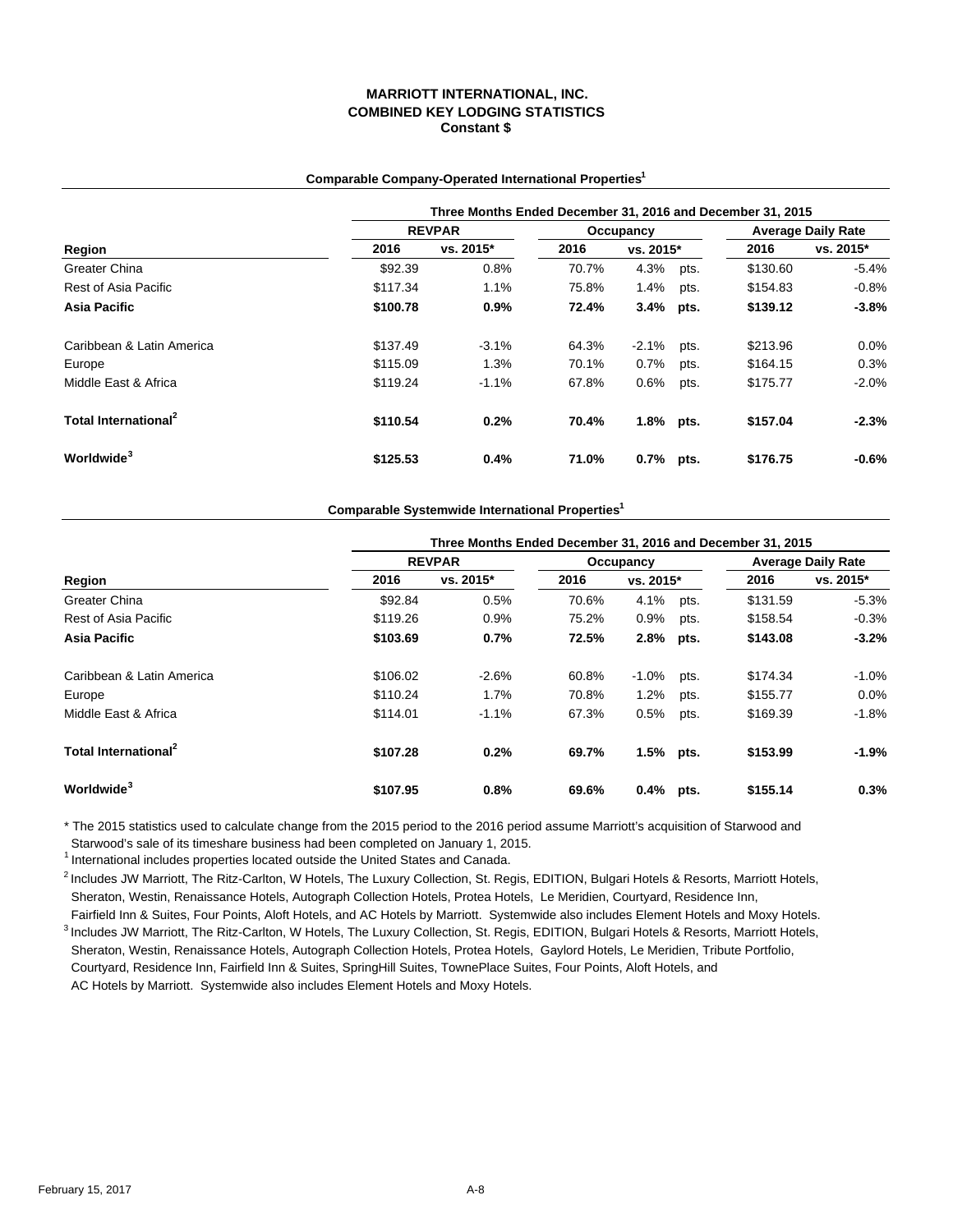### **Comparable Company-Operated International Properties1**

|                                  | Twelve Months Ended December 31, 2016 and December 31, 2015' |          |       |           |      |          |                           |  |  |  |
|----------------------------------|--------------------------------------------------------------|----------|-------|-----------|------|----------|---------------------------|--|--|--|
|                                  | <b>REVPAR</b>                                                |          |       | Occupancy |      |          | <b>Average Daily Rate</b> |  |  |  |
| Region                           | 2016                                                         | vs. 2015 | 2016  | vs. 2015  |      | 2016     | vs. 2015                  |  |  |  |
| Greater China                    | \$89.17                                                      | 0.4%     | 67.5% | $3.7\%$   | pts. | \$132.16 | $-5.1%$                   |  |  |  |
| Rest of Asia Pacific             | \$112.69                                                     | 3.7%     | 75.2% | 3.0%      | pts. | \$149.80 | $-0.5%$                   |  |  |  |
| Asia Pacific                     | \$97.08                                                      | 1.6%     | 70.1% | 3.4% pts. |      | \$138.52 | $-3.4%$                   |  |  |  |
| Caribbean & Latin America        | \$139.69                                                     | 0.4%     | 65.3% | -0.9%     | pts. | \$213.99 | $1.8\%$                   |  |  |  |
| Europe                           | \$124.87                                                     | 0.8%     | 71.8% | $-0.5\%$  | pts. | \$173.84 | 1.5%                      |  |  |  |
| Middle East & Africa             | \$106.49                                                     | $-3.8%$  | 64.6% | $0.6\%$   | pts. | \$164.90 | $-4.8%$                   |  |  |  |
| Total International <sup>2</sup> | \$109.05                                                     | 0.3%     | 69.2% | 1.6% pts. |      | \$157.69 | $-2.1%$                   |  |  |  |
| Worldwide <sup>3</sup>           | \$128.37                                                     | 1.6%     | 72.5% | 1.1% pts. |      | \$177.11 | 0.1%                      |  |  |  |

### **Comparable Systemwide International Properties1**

|                                  |               |          |           |           |      | Twelve Months Ended December 31, 2016 and December 31, 2015' |          |
|----------------------------------|---------------|----------|-----------|-----------|------|--------------------------------------------------------------|----------|
|                                  | <b>REVPAR</b> |          | Occupancy |           |      | <b>Average Daily Rate</b>                                    |          |
| Region                           | 2016          | vs. 2015 | 2016      | vs. 2015  |      | 2016                                                         | vs. 2015 |
| <b>Greater China</b>             | \$89.33       | 0.2%     | 67.2%     | 3.5%      | pts. | \$132.92                                                     | $-5.1%$  |
| Rest of Asia Pacific             | \$114.07      | 4.0%     | 74.4%     | 2.4%      | pts. | \$153.35                                                     | 0.7%     |
| Asia Pacific                     | \$99.50       | 2.0%     | 70.2%     | 3.1% pts. |      | \$141.82                                                     | $-2.5%$  |
| Caribbean & Latin America        | \$116.98      | $-0.4%$  | 63.5%     | $0.0\%$   | pts. | \$184.29                                                     | $-0.3%$  |
| Europe                           | \$114.62      | 1.4%     | 70.6%     | 0.1%      | pts. | \$162.34                                                     | 1.3%     |
| Middle East & Africa             | \$102.09      | $-3.5%$  | 64.2%     | 0.4%      | pts. | \$159.12                                                     | $-4.1%$  |
| Total International <sup>2</sup> | \$106.39      | 0.7%     | 68.5%     | 1.4% pts. |      | \$155.31                                                     | $-1.5%$  |
| Worldwide <sup>3</sup>           | \$113.50      | 1.8%     | 72.5%     | 0.6% pts. |      | \$156.53                                                     | 1.0%     |

\* The full year 2016 statistics, as well as the 2015 statistics used to calculate change from the 2015 period to the 2016 period, assume Marriott's acquisition of Starwood and Starwood's sale of its timeshare business had been completed on January 1, 2015.  $1$  International includes properties located outside the United States and Canada.

 $^2$  Includes JW Marriott, The Ritz-Carlton, W Hotels, The Luxury Collection, St. Regis, EDITION, Bulgari Hotels & Resorts, Marriott Hotels, Sheraton, Westin, Renaissance Hotels, Autograph Collection Hotels, Protea Hotels, Le Meridien, Courtyard, Residence Inn,

 Fairfield Inn & Suites, Four Points, Aloft Hotels, and AC Hotels by Marriott. Systemwide also includes Element Hotels and Moxy Hotels. <sup>3</sup> Includes JW Marriott, The Ritz-Carlton, W Hotels, The Luxury Collection, St. Regis, EDITION, Bulgari Hotels & Resorts, Marriott Hotels, Sheraton, Westin, Renaissance Hotels, Autograph Collection Hotels, Protea Hotels, Gaylord Hotels, Le Meridien, Tribute Portfolio, Courtyard, Residence Inn, Fairfield Inn & Suites, SpringHill Suites, TownePlace Suites, Four Points, Aloft Hotels, and

AC Hotels by Marriott. Systemwide also includes Element Hotels and Moxy Hotels.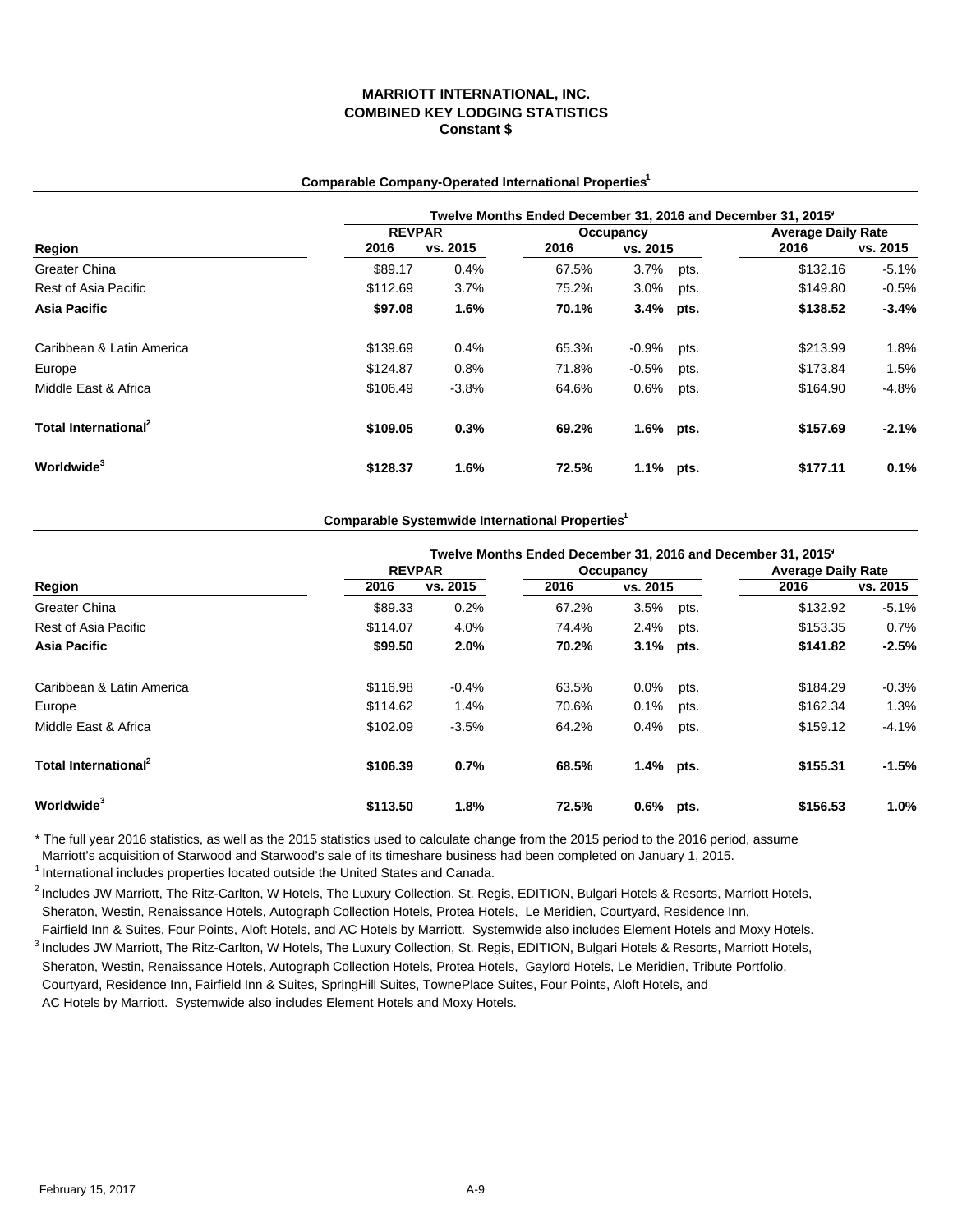### **Comparable Company-Operated North American Properties1**

|                                                           | Three Months Ended December 31, 2016 and December 31, 2015 |               |       |           |      |                           |           |  |  |  |  |
|-----------------------------------------------------------|------------------------------------------------------------|---------------|-------|-----------|------|---------------------------|-----------|--|--|--|--|
|                                                           |                                                            | <b>REVPAR</b> |       | Occupancy |      | <b>Average Daily Rate</b> |           |  |  |  |  |
| Brand                                                     | 2016                                                       | vs. 2015*     | 2016  | vs. 2015* |      | 2016                      | vs. 2015* |  |  |  |  |
| <b>JW Marriott Hotels</b>                                 | \$179.45                                                   | 3.2%          | 73.0% | 1.5%      | pts. | \$245.66                  | 1.0%      |  |  |  |  |
| The Ritz-Carlton                                          | \$241.05                                                   | 3.2%          | 68.6% | 0.7%      | pts. | \$351.28                  | 2.1%      |  |  |  |  |
| W Hotels                                                  | \$246.64                                                   | $-1.1%$       | 80.2% | 0.8%      | pts. | \$307.71                  | $-2.0%$   |  |  |  |  |
| Composite North American Luxury                           | \$238.36                                                   | 2.3%          | 73.3% | 1.1%      | pts. | \$325.13                  | 0.8%      |  |  |  |  |
| <b>Marriott Hotels</b>                                    | \$135.69                                                   | $-0.9%$       | 70.5% | $-0.4%$   | pts. | \$192.47                  | $-0.4%$   |  |  |  |  |
| <b>Sheraton Hotels</b>                                    | \$144.61                                                   | 0.2%          | 72.1% | $-2.0%$   | pts. | \$200.70                  | 3.0%      |  |  |  |  |
| <b>Westin Hotels</b>                                      | \$159.66                                                   | $-1.1%$       | 73.3% | $-1.6%$   | pts. | \$217.97                  | 1.1%      |  |  |  |  |
| Composite North American Upper Upscale <sup>3</sup>       | \$143.03                                                   | $-0.3%$       | 71.9% | $-0.7%$   | pts. | \$198.87                  | 0.7%      |  |  |  |  |
| <b>Composite North American Full-Service</b> <sup>4</sup> | \$160.65                                                   | 0.4%          | 72.2% | $-0.4%$   | pts. | \$222.57                  | 0.9%      |  |  |  |  |
| Courtyard                                                 | \$94.56                                                    | 0.2%          | 68.4% | $-0.8%$   | pts. | \$138.35                  | 1.4%      |  |  |  |  |
| Residence Inn                                             | \$108.67                                                   | 3.0%          | 75.2% | 0.2%      | pts. | \$144.56                  | 2.8%      |  |  |  |  |
| Composite North American Limited-Service <sup>9</sup>     | \$97.36                                                    | 1.2%          | 70.5% | $-0.5\%$  | pts. | \$138.10                  | 1.8%      |  |  |  |  |
| <b>Composite - All</b>                                    | \$140.35                                                   | 0.5%          | 71.6% | $-0.4\%$  | pts. | \$195.91                  | 1.1%      |  |  |  |  |

### **Comparable Systemwide North American Properties1**

|                                                           | Three Months Ended December 31, 2016 and December 31, 2015 |               |           |           |      |                           |           |  |  |  |
|-----------------------------------------------------------|------------------------------------------------------------|---------------|-----------|-----------|------|---------------------------|-----------|--|--|--|
|                                                           |                                                            | <b>REVPAR</b> | Occupancy |           |      | <b>Average Daily Rate</b> |           |  |  |  |
| <b>Brand</b>                                              | 2016                                                       | vs. 2015*     | 2016      | vs. 2015* |      | 2016                      | vs. 2015* |  |  |  |
| <b>JW Marriott Hotels</b>                                 | \$169.31                                                   | 1.9%          | 71.9%     | 0.9%      | pts. | \$235.33                  | 0.6%      |  |  |  |
| The Ritz-Carlton                                          | \$241.05                                                   | 3.2%          | 68.6%     | 0.7%      | pts. | \$351.28                  | 2.1%      |  |  |  |
| W Hotels                                                  | \$246.64                                                   | $-1.1%$       | 80.2%     | 0.8%      | pts. | \$307.71                  | $-2.0\%$  |  |  |  |
| Composite North American Luxury                           | \$227.14                                                   | 2.0%          | 72.8%     | 0.9%      | pts. | \$311.92                  | 0.7%      |  |  |  |
| <b>Marriott Hotels</b>                                    | \$113.78                                                   | $-0.2%$       | 67.4%     | 0.0%      | pts. | \$168.91                  | $-0.2%$   |  |  |  |
| <b>Sheraton Hotels</b>                                    | \$107.68                                                   | 0.9%          | 68.2%     | $-0.8%$   | pts. | \$157.97                  | 2.0%      |  |  |  |
| <b>Westin Hotels</b>                                      | \$143.36                                                   | $-0.1%$       | 71.7%     | $-1.1%$   | pts. | \$200.02                  | 1.5%      |  |  |  |
| Composite North American Upper Upscale <sup>3</sup>       | \$122.03                                                   | 0.6%          | 69.3%     | $-0.2%$   | pts. | \$176.13                  | $0.9\%$   |  |  |  |
| <b>Composite North American Full-Service</b> <sup>4</sup> | \$133.08                                                   | 0.9%          | 69.7%     | $-0.1%$   | pts. | \$191.06                  | $1.0\%$   |  |  |  |
| Courtyard                                                 | \$91.89                                                    | 0.6%          | 67.8%     | $-0.4%$   | pts. | \$135.45                  | 1.2%      |  |  |  |
| Residence Inn                                             | \$104.05                                                   | 2.0%          | 74.6%     | $-0.1%$   | pts. | \$139.49                  | 2.1%      |  |  |  |
| Fairfield Inn                                             | \$71.11                                                    | 1.4%          | 65.4%     | $-0.1%$   | pts. | \$108.68                  | 1.5%      |  |  |  |
| Composite North American Limited-Service <sup>9</sup>     | \$88.22                                                    | 1.3%          | 69.5%     | $-0.2%$   | pts. | \$127.01                  | $1.6\%$   |  |  |  |
| <b>Composite - All</b>                                    | \$108.23                                                   | 1.1%          | 69.5%     | $-0.1\%$  | pts. | \$155.62                  | 1.3%      |  |  |  |

\* The 2015 statistics used to calculate change from the 2015 period to the 2016 period assume Marriott's acquisition of Starwood and

Starwood's sale of its timeshare business had been completed on January 1, 2015.

1 Includes properties located in the United States and Canada.

<sup>2</sup> Includes JW Marriott, The Ritz-Carlton, W Hotels, The Luxury Collection, St. Regis, and EDITION.

<sup>3</sup> Includes Marriott Hotels, Sheraton, Westin, Renaissance Hotels, Autograph Collection Hotels, Gaylord Hotels, Le Meridien, and Tribute Portfolio.

4 Includes Composite North American Luxury and Composite North American Upper Upscale.

<sup>5</sup> Includes Courtyard, Residence Inn, Fairfield Inn & Suites, SpringHill Suites, and TownePlace Suites. Systemwide also includes Four Points, Aloft Hotels and Element Hotels.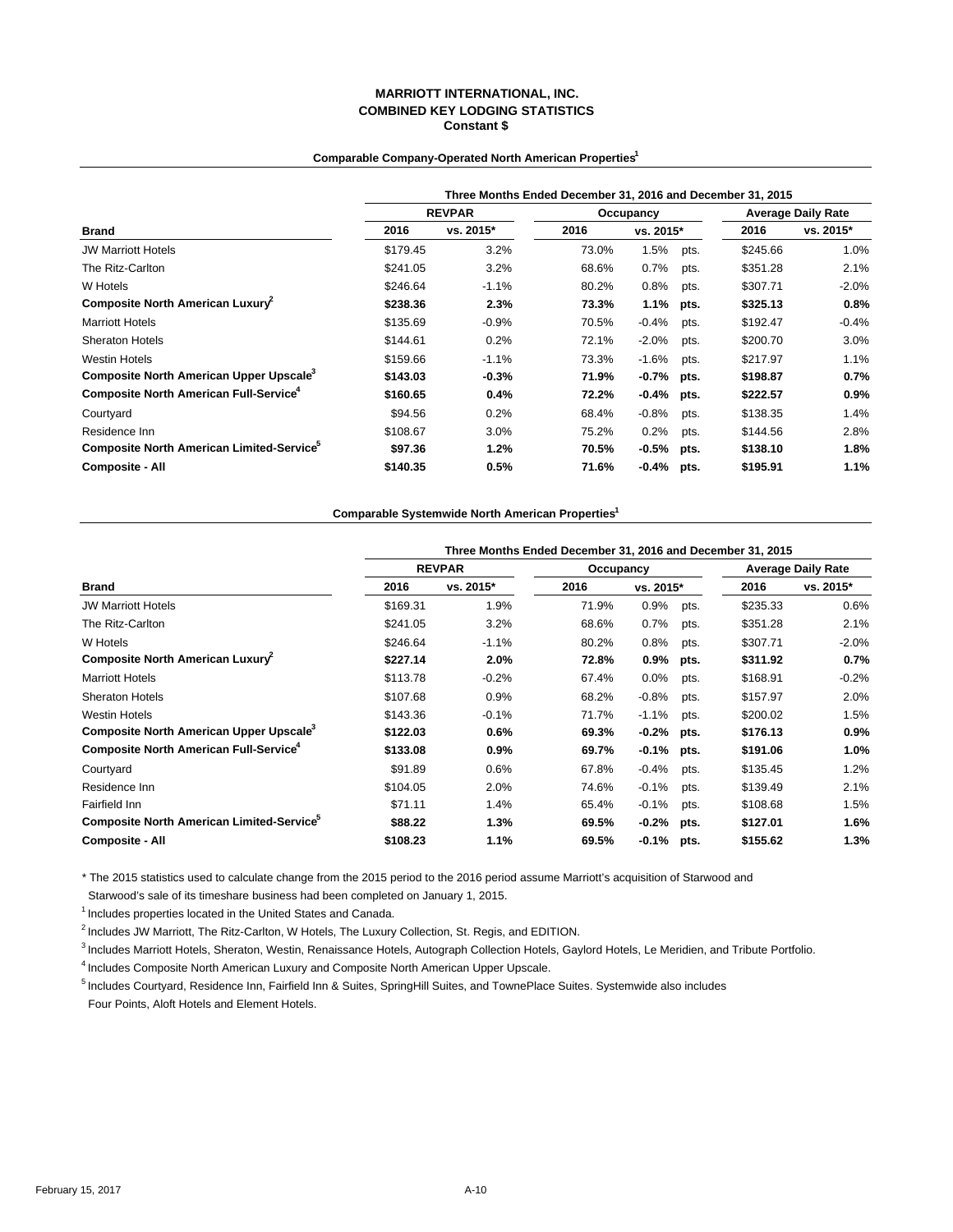### **Comparable Company-Operated North American Properties1**

|                                                       | Twelve Months Ended December 31, 2016 and December 31, 2015* |          |       |           |      |                           |          |  |  |  |  |
|-------------------------------------------------------|--------------------------------------------------------------|----------|-------|-----------|------|---------------------------|----------|--|--|--|--|
|                                                       | <b>REVPAR</b>                                                |          |       | Occupancy |      | <b>Average Daily Rate</b> |          |  |  |  |  |
| Brand                                                 | 2016                                                         | vs. 2015 | 2016  | vs. 2015  |      | 2016                      | vs. 2015 |  |  |  |  |
| <b>JW Marriott Hotels</b>                             | \$187.02                                                     | 4.0%     | 76.8% | 2.2%      | pts. | \$243.57                  | 1.1%     |  |  |  |  |
| The Ritz-Carlton                                      | \$252.40                                                     | 3.6%     | 71.9% | 1.0%      | pts. | \$350.99                  | 2.2%     |  |  |  |  |
| W Hotels                                              | \$239.94                                                     | $-2.2%$  | 81.7% | 0.2%      | pts. | \$293.82                  | $-2.5%$  |  |  |  |  |
| Composite North American Luxury <sup>2</sup>          | \$242.10                                                     | 2.8%     | 76.3% | 1.4%      | pts. | \$317.13                  | $0.9\%$  |  |  |  |  |
| <b>Marriott Hotels</b>                                | \$144.94                                                     | 2.4%     | 75.4% | 0.7%      | pts. | \$192.23                  | 1.4%     |  |  |  |  |
| <b>Sheraton Hotels</b>                                | \$149.49                                                     | 2.1%     | 76.5% | $-0.5%$   | pts. | \$195.40                  | $2.7\%$  |  |  |  |  |
| <b>Westin Hotels</b>                                  | \$167.21                                                     | 0.9%     | 77.4% | $-0.6%$   | pts. | \$216.07                  | 1.7%     |  |  |  |  |
| Composite North American Upper Upscale <sup>3</sup>   | \$149.92                                                     | 2.3%     | 76.1% | 0.3%      | pts. | \$196.98                  | 1.8%     |  |  |  |  |
| Composite North American Full-Service <sup>4</sup>    | \$166.97                                                     | 2.4%     | 76.2% | 0.5%      | pts. | \$219.25                  | 1.7%     |  |  |  |  |
| Courtyard                                             | \$103.65                                                     | 2.2%     | 73.1% | 0.3%      | pts. | \$141.83                  | 1.7%     |  |  |  |  |
| Residence Inn                                         | \$118.14                                                     | 3.8%     | 79.0% | 0.6%      | pts. | \$149.56                  | 3.0%     |  |  |  |  |
| Composite North American Limited-Service <sup>5</sup> | \$106.20                                                     | 2.8%     | 75.0% | 0.5%      | pts. | \$141.68                  | 2.1%     |  |  |  |  |
| <b>Composite - All</b>                                | \$147.48                                                     | 2.5%     | 75.8% | 0.5%      | pts. | \$194.64                  | 1.8%     |  |  |  |  |

#### **Comparable Systemwide North American Properties1**

|                                                       | Twelve Months Ended December 31, 2016 and December 31, 2015* |               |       |           |      |                           |          |  |  |  |  |
|-------------------------------------------------------|--------------------------------------------------------------|---------------|-------|-----------|------|---------------------------|----------|--|--|--|--|
|                                                       |                                                              | <b>REVPAR</b> |       | Occupancy |      | <b>Average Daily Rate</b> |          |  |  |  |  |
| <b>Brand</b>                                          | 2016                                                         | vs. 2015      | 2016  | vs. 2015  |      | 2016                      | vs. 2015 |  |  |  |  |
| <b>JW Marriott Hotels</b>                             | \$178.91                                                     | 3.5%          | 76.0% | 1.3%      | pts. | \$235.47                  | 1.8%     |  |  |  |  |
| The Ritz-Carlton                                      | \$252.40                                                     | 3.6%          | 71.9% | 1.0%      | pts. | \$350.99                  | $2.2\%$  |  |  |  |  |
| W Hotels                                              | \$239.94                                                     | $-2.2%$       | 81.7% | 0.2%      | pts. | \$293.82                  | $-2.5%$  |  |  |  |  |
| Composite North American Luxury                       | \$231.99                                                     | 2.8%          | 76.0% | 1.2%      | pts. | \$305.36                  | 1.2%     |  |  |  |  |
| <b>Marriott Hotels</b>                                | \$124.39                                                     | 2.0%          | 72.4% | 0.3%      | pts. | \$171.92                  | 1.5%     |  |  |  |  |
| <b>Sheraton Hotels</b>                                | \$115.58                                                     | 2.4%          | 73.3% | 0.3%      | pts. | \$157.73                  | 2.0%     |  |  |  |  |
| <b>Westin Hotels</b>                                  | \$152.94                                                     | 2.4%          | 76.9% | 0.1%      | pts. | \$198.98                  | 2.3%     |  |  |  |  |
| Composite North American Upper Upscale <sup>3</sup>   | \$130.44                                                     | 2.5%          | 73.9% | 0.4%      | pts. | \$176.52                  | 1.9%     |  |  |  |  |
| Composite North American Full-Service <sup>4</sup>    | \$141.11                                                     | $2.6\%$       | 74.1% | 0.5%      | pts. | \$190.41                  | 1.9%     |  |  |  |  |
| Courtyard                                             | \$101.49                                                     | 1.9%          | 72.9% | 0.0%      | pts. | \$139.24                  | 1.9%     |  |  |  |  |
| Residence Inn                                         | \$112.78                                                     | 2.4%          | 79.0% | $-0.1%$   | pts. | \$142.78                  | 2.6%     |  |  |  |  |
| Fairfield Inn                                         | \$77.96                                                      | 1.2%          | 70.1% | $-0.5%$   | pts. | \$111.20                  | 1.9%     |  |  |  |  |
| Composite North American Limited-Service <sup>5</sup> | \$96.62                                                      | 2.0%          | 74.2% | 0.0%      | pts. | \$130.15                  | 2.0%     |  |  |  |  |
| <b>Composite - All</b>                                | \$116.47                                                     | 2.3%          | 74.2% | 0.2%      | pts. | \$157.00                  | $2.0\%$  |  |  |  |  |

\* The full year 2016 statistics, as well as the 2015 statistics used to calculate change from the 2015 period to the 2016 period, assume

Marriott's acquisition of Starwood and Starwood's sale of its timeshare business had been completed on January 1, 2015.

 $1$  Includes properties located in the United States and Canada.

 $<sup>2</sup>$  Includes JW Marriott, The Ritz-Carlton, W Hotels, The Luxury Collection, St. Regis, and EDITION.</sup>

<sup>3</sup> Includes Marriott Hotels, Sheraton, Westin, Renaissance Hotels, Autograph Collection Hotels, Gaylord Hotels, Le Meridien, and Tribute Portfolio.

4 Includes Composite North American Luxury and Composite North American Upper Upscale.

5 Includes Courtyard, Residence Inn, Fairfield Inn & Suites, SpringHill Suites, and TownePlace Suites. Systemwide also includes Four Points, Aloft Hotels and Element Hotels.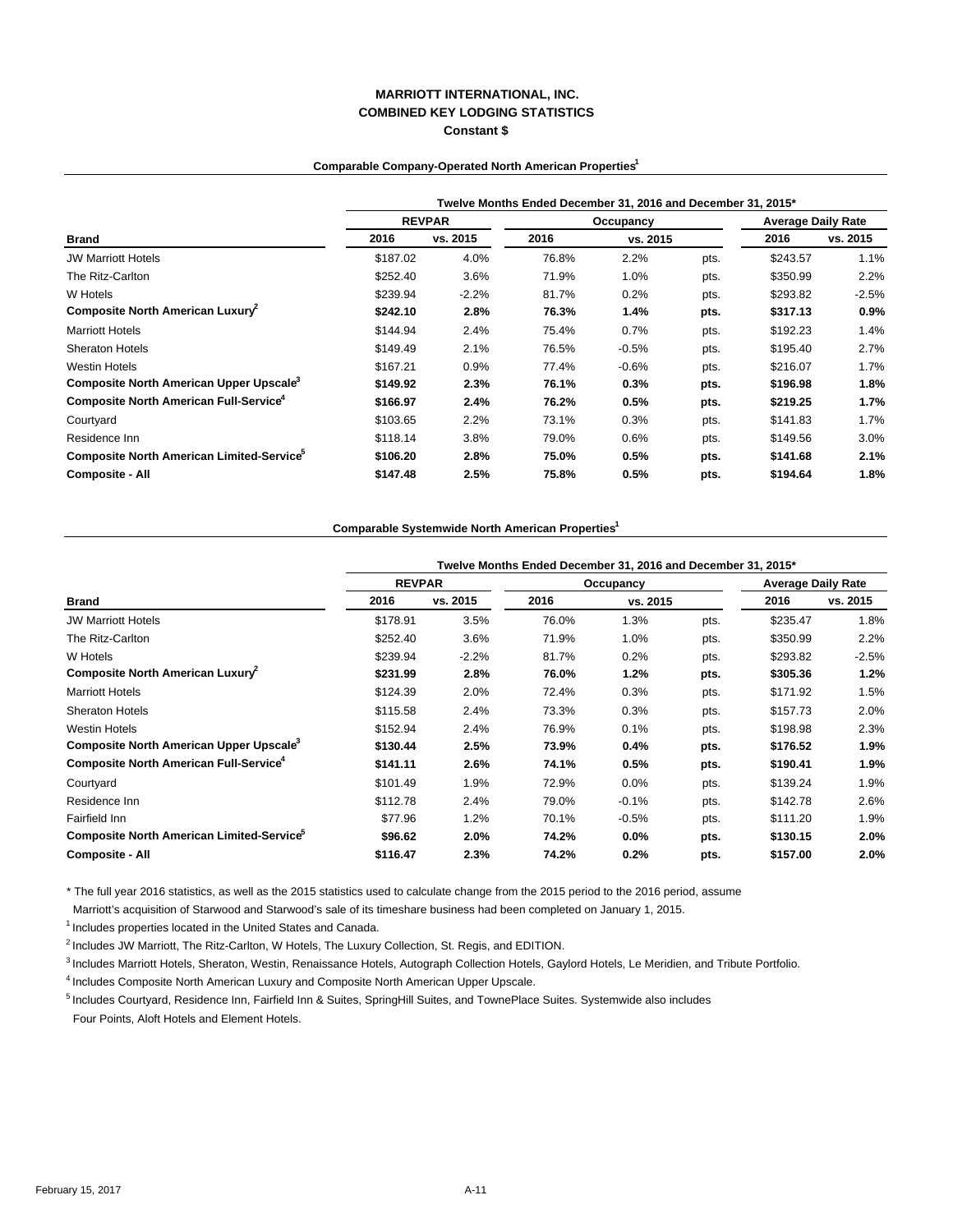### **MARRIOTT INTERNATIONAL, INC. NON-GAAP FINANCIAL MEASURES COMBINED ADJUSTED EBITDA/ ADJUSTED EBITDA**

(\$ in millions)

|                                                                  | Fiscal Year 2016                    |     |                               |     |                                     |     |                                            |     |                   |       |  |
|------------------------------------------------------------------|-------------------------------------|-----|-------------------------------|-----|-------------------------------------|-----|--------------------------------------------|-----|-------------------|-------|--|
|                                                                  | <b>Combined</b><br>First<br>Quarter |     | Combined<br>Second<br>Quarter |     | Combined<br><b>Third</b><br>Quarter |     | Adjusted <sup>2</sup><br>Fourth<br>Quarter |     | Combined<br>Total |       |  |
| Net income <sup>2</sup>                                          | \$                                  | 290 | \$                            | 333 | \$                                  | 344 | \$                                         | 334 | \$                | 1,301 |  |
| Interest expense                                                 |                                     | 77  |                               | 79  |                                     | 81  |                                            | 75  |                   | 312   |  |
| Tax provision                                                    |                                     | 140 |                               | 161 |                                     | 166 |                                            | 185 |                   | 652   |  |
| Depreciation and amortization                                    |                                     | 82  |                               | 79  |                                     | 81  |                                            | 71  |                   | 313   |  |
| Depreciation classified in reimbursed costs                      |                                     | 32  |                               | 33  |                                     | 34  |                                            | 33  |                   | 132   |  |
| Interest expense from unconsolidated joint ventures              |                                     | 4   |                               | 4   |                                     | 4   |                                            | 4   |                   | 16    |  |
| Depreciation and amortization from unconsolidated joint ventures |                                     | 11  |                               | 11  |                                     | 13  |                                            | 10  |                   | 45    |  |
| EBITDA **                                                        |                                     | 636 |                               | 700 |                                     | 723 |                                            | 712 |                   | 2,771 |  |
| Loss on asset dispositions and impairments, net                  |                                     |     |                               | 23  |                                     |     |                                            |     |                   | 23    |  |
| Share-based compensation (including share-based compensation     |                                     |     |                               |     |                                     |     |                                            |     |                   |       |  |
| reimbursed by third-party owners)                                |                                     | 47  |                               | 50  |                                     | 52  |                                            | 44  |                   | 193   |  |
| <b>Adjusted EBITDA **</b>                                        |                                     | 683 |                               | 773 |                                     | 775 |                                            | 756 |                   | 2,987 |  |
| Increase over 2015 Combined Adjusted EBITDA **                   |                                     | 3%  |                               | 7%  |                                     | 14% |                                            | 11% |                   | 9%    |  |

|                                                                  | Fiscal Year 2015 |                                     |    |                               |    |                                     |    |                               |    |                          |  |
|------------------------------------------------------------------|------------------|-------------------------------------|----|-------------------------------|----|-------------------------------------|----|-------------------------------|----|--------------------------|--|
|                                                                  |                  | <b>Combined</b><br>First<br>Quarter |    | Combined<br>Second<br>Quarter |    | Combined<br><b>Third</b><br>Quarter |    | Combined<br>Fourth<br>Quarter |    | <b>Combined</b><br>Total |  |
| Net income <sup>2</sup>                                          |                  | 272                                 | \$ | 326                           | \$ | 275                                 | \$ | 291                           | \$ | 1,164                    |  |
| Interest expense                                                 |                  | 75                                  |    | 77                            |    | 81                                  |    | 81                            |    | 314                      |  |
| Tax provision                                                    |                  | 131                                 |    | 156                           |    | 132                                 |    | 139                           |    | 558                      |  |
| Depreciation and amortization                                    |                  | 83                                  |    | 91                            |    | 80                                  |    | 81                            |    | 335                      |  |
| Depreciation classified in reimbursed costs                      |                  | 30                                  |    | 31                            |    | 32                                  |    | 32                            |    | 125                      |  |
| Interest expense from unconsolidated joint ventures              |                  | 4                                   |    | 4                             |    | 5                                   |    | 3                             |    | 16                       |  |
| Depreciation and amortization from unconsolidated joint ventures |                  | 12                                  |    |                               |    | 11                                  |    | 11                            |    | 42                       |  |
| EBITDA **                                                        |                  | 607                                 |    | 693                           |    | 616                                 |    | 638                           |    | 2,554                    |  |
| EDITION impairment charge                                        |                  | 12                                  |    |                               |    |                                     |    |                               |    | 12                       |  |
| Loss (gain) on asset dispositions and impairments, net           |                  |                                     |    | 22                            |    | 14                                  |    | (7)                           |    | 29                       |  |
| Gain on redemption of preferred equity ownership interest        |                  |                                     |    | (41)                          |    |                                     |    |                               |    | (41)                     |  |
| Share-based compensation (including share-based compensation     |                  |                                     |    |                               |    |                                     |    |                               |    |                          |  |
| reimbursed by third-party owners)                                |                  | 43                                  |    | 48                            |    | 47                                  |    | 51                            |    | 189                      |  |
| <b>Adjusted EBITDA **</b>                                        |                  | 662                                 |    | 722                           |    | 677                                 |    | 682                           |    | 2,743                    |  |

\*\* Denotes non-GAAP financial measures. Please see pages A-14 and A-15 for information about our reasons for providing these alternative financial measures and the limitations on their use.

 $1$  See pages A-14 and A-15 for basis of presentation of combined financial information.

<sup>2</sup> For the 2016 fourth quarter, see page A-3 for a reconciliation of net income to adjusted net income. For other periods presented, see pages A-14 and A-15 for a reconciliation to pro forma net income calculated in accordance with Article 11 of Regulation S-X.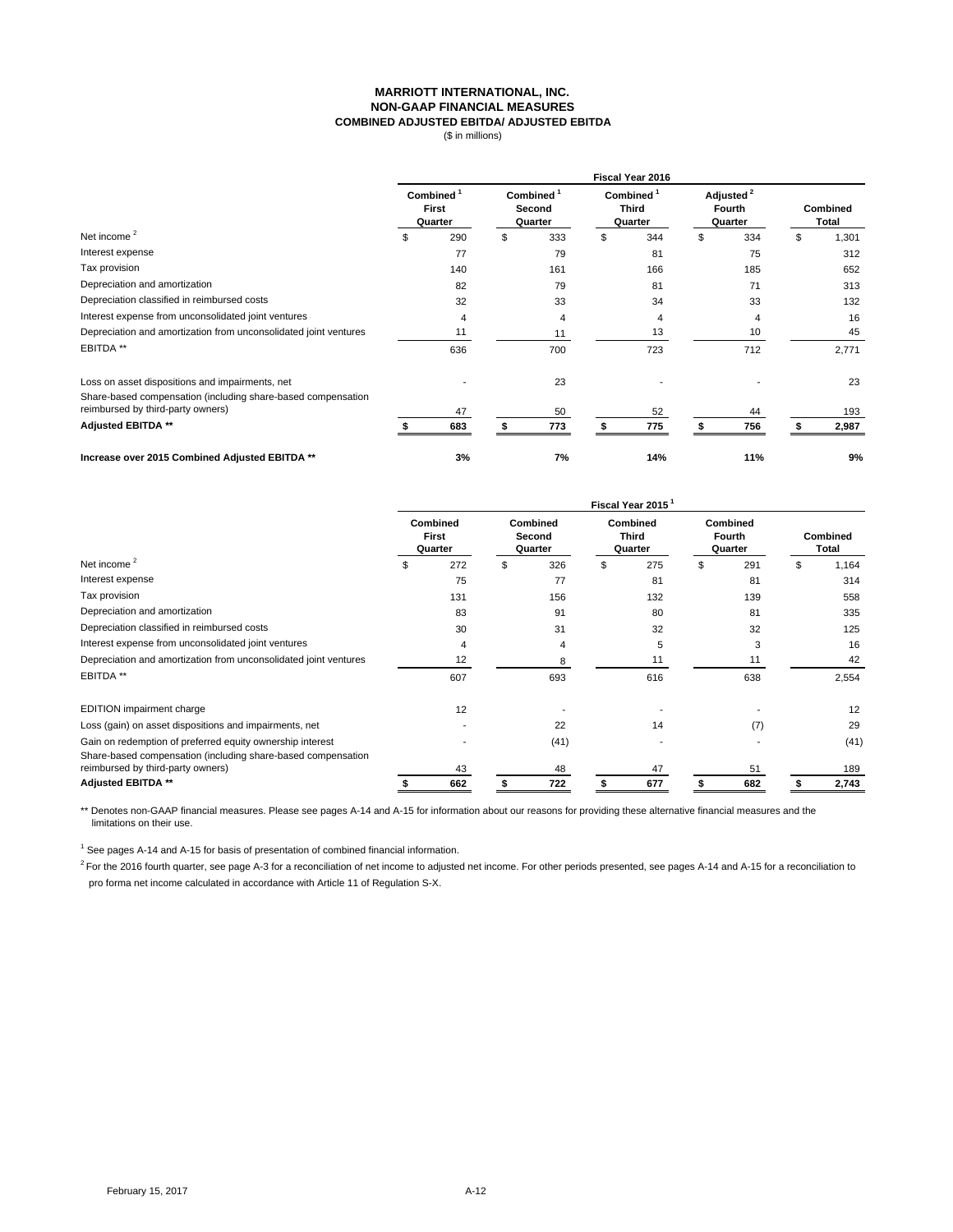# **MARRIOTT INTERNATIONAL, INC. NON-GAAP FINANCIAL MEASURES ADJUSTED EBITDA FORECAST FULL YEAR 2017**

(\$ in millions)

|                                                                                                                        |             | Range<br><b>Estimated</b><br>Fiscal Year 2017 | <b>Combined</b><br>Fiscal Year 2016 <sup>1</sup> |
|------------------------------------------------------------------------------------------------------------------------|-------------|-----------------------------------------------|--------------------------------------------------|
| Net income $2$                                                                                                         | \$<br>1,461 | \$<br>1,529                                   | \$<br>1,301                                      |
| Interest expense                                                                                                       | 300         | 300                                           | 312                                              |
| Tax provision                                                                                                          | 649         | 681                                           | 652                                              |
| Depreciation and amortization                                                                                          | 280         | 280                                           | 313                                              |
| Depreciation classified in Reimbursed costs                                                                            | 145         | 145                                           | 132                                              |
| Interest expense from unconsolidated joint ventures                                                                    | 10          | 10                                            | 16                                               |
| Depreciation and amortization from unconsolidated joint ventures                                                       | 40          | 40                                            | 45                                               |
| EBITDA <sup>**</sup>                                                                                                   | 2,885       | 2,985                                         | 2,771                                            |
| Loss (gain) on asset dispositions and impairments, net<br>Share-based compensation (including share-based compensation |             |                                               | 23                                               |
| reimbursed by third-party owners)                                                                                      | 190         | 190                                           | 193                                              |
| <b>Adjusted EBITDA **</b>                                                                                              | 3,075       | 3,175                                         | 2,987                                            |
| Increase over 2016 Combined Adjusted EBITDA **                                                                         | 3%          | 6%                                            |                                                  |

\*\* Denotes non-GAAP financial measures. See pages A-14 and A-15 for information about our reasons for providing these alternative financial measures and the limitations on their use.

<sup>1</sup> See pages A-14 and A-15 for basis of presentation of combined financial information and a reconciliation to pro forma net income calculated in accordance with Article 11 of Regulation S-X.

 $^2$  Estimated 2017 net income excludes merger-related costs, which the company cannot accurately forecast, but expects will be significant on a full-year basis.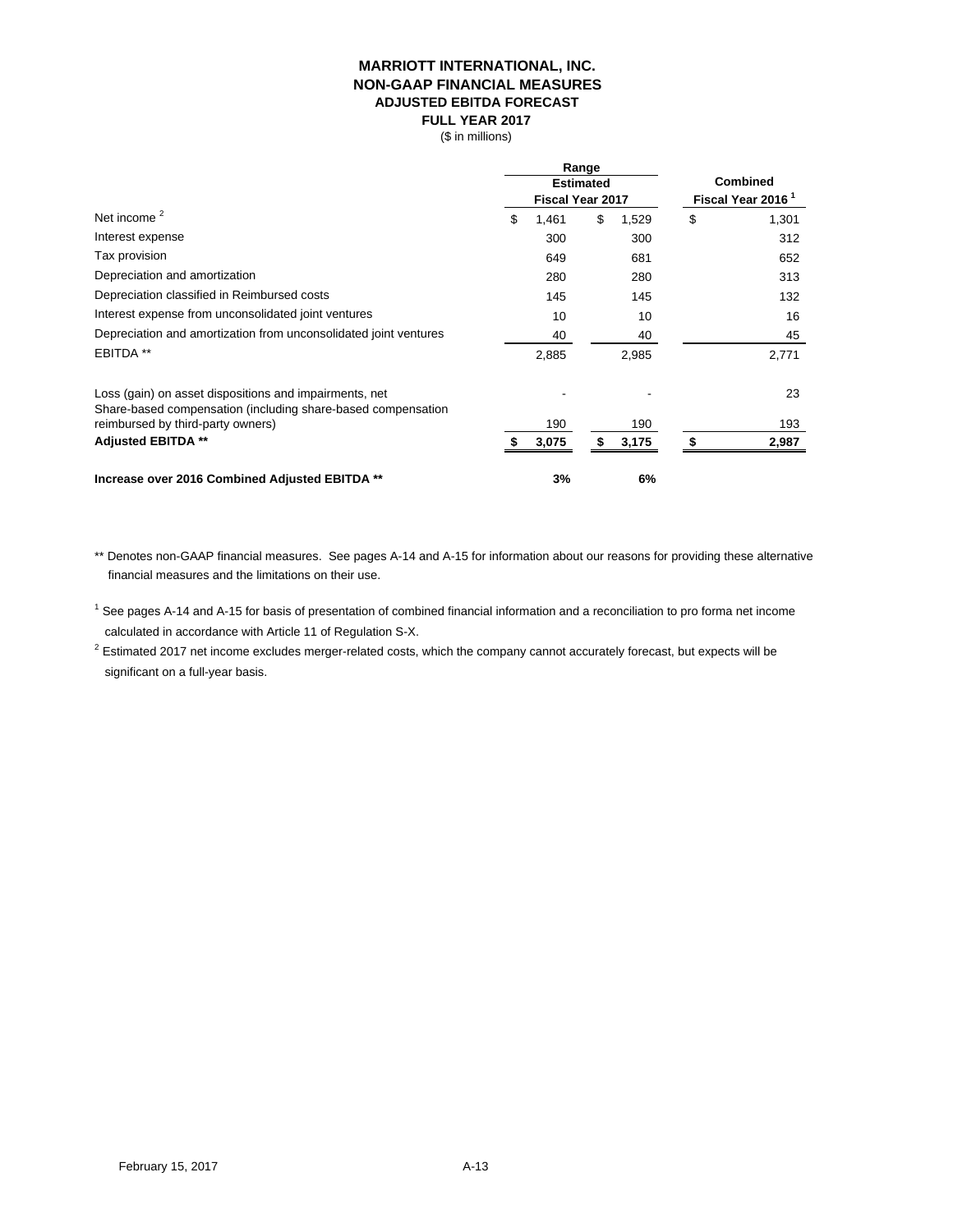#### **MARRIOTT INTERNATIONAL, INC. NON-GAAP FINANCIAL AND PERFORMANCE MEASURES**

In our press release and schedules, and on the related conference call, we report certain financial measures that are not required by, or presented in accordance with, United States generally accepted accounting principles (**"**GAAP**"**). We discuss management's reasons for reporting these non-GAAP measures below, and the press release schedules reconcile the most directly comparable GAAP measure to each non-GAAP measure that we refer to. Although management evaluates and presents these non-GAAP measures for the reasons described below, please be aware that these non-GAAP measures have limitations and should not be considered in isolation or as a substitute for revenue, operating income, income from continuing operations, net income, earnings per share or any other comparable operating measure prescribed by GAAP. In addition, we may calculate and/or present these non-GAAP financial measures differently than measures with the same or similar names that other companies report, and as a result, the non-GAAP measures we report may not be comparable to those reported by others.

**Combined Financial Information.** The unaudited combined financial information presented on pages A-3, A-4, A-12, and A-13 give effect to Marriott's acquisition of Starwood, and Starwood's sale of its timeshare business, as if these two transactions (the "Transactions") had occurred on January 1, 2015, and are presented to facilitate comparisons with our results following the acquisition of Starwood. The unaudited combined financial information also uses the estimated fair value of assets and liabilities on September 23, 2016, the closing date of the acquisition, and makes the following assumptions: (1) removes merger-related costs and charges; (2) removes a loss on cumulative translation adjustment related to Starwood's disposition of a hotel property in the 2016 second quarter; (3) adjusts income taxes to reflect the Company's combined 2016 effective tax rate of 32.5%; (4) adjusts weighted-average shares outstanding to include shares issued to Starwood shareholders; and (5) adjusts debt to reflect borrowing on the Credit Facility and issuance of Series Q and R Notes on January 1, 2015.

The 2016 fourth quarter adjusted net income presented herein represents reported net income adjusted to eliminate merger-related costs, net of tax at the actual effective tax rate.

Marriott presents the combined financial information for informational purposes only and the combined financial information is not necessarily indicative of what the combined company's results of operations would actually have been had the Transactions been completed on the date indicated. In addition, the combined financial information does not purport to project the future operating results of the combined company.

## **Earnings Before Interest Expense, Taxes, Depreciation and Amortization ("EBITDA"), Combined EBITDA,**

**Adjusted EBITDA, and Combined Adjusted EBITDA.** EBITDA and Combined EBITDA reflect adjusted net income or combined net income, as applicable, excluding the impact of interest expense, depreciation, amortization, and provision for income taxes. Our non-GAAP measures of Adjusted EBITDA and Combined Adjusted EBITDA further adjust EBITDA or Combined EBITDA, respectively, to exclude the following items: (1) gains and losses on asset dispositions and impairments; (2) the pre-tax EDITION impairment charges in the 2015 first quarter; (3) the pre-tax preferred equity investment gain in the 2015 second quarter; and (4) share-based compensation expense for all periods presented.

Combined net income on pages A-3, A-4, A-12, and A-13 includes additional adjustments that are not prescribed by Article 11 of Regulation S-X. The following tables present reconciliations of pro forma net income in accordance with Article 11 to combined net income. (For the 2016 fourth quarter, see page A-3 for a reconciliation of GAAP net income to adjusted net income.)

|                                           | 2016               |       |        |         |       |      |  |  |  |  |  |
|-------------------------------------------|--------------------|-------|--------|---------|-------|------|--|--|--|--|--|
|                                           |                    | First | Second |         | Third |      |  |  |  |  |  |
| (in millions)                             | Quarter<br>Quarter |       |        | Quarter |       |      |  |  |  |  |  |
| Pro forma net income under Article 11     | S                  | 291   | \$     | 209     | \$    | 179  |  |  |  |  |  |
| Merger-related costs and charges          |                    | 3     |        | 16      |       | 220  |  |  |  |  |  |
| Income taxes $(1)$                        |                    | (4)   |        | 17      |       | (55) |  |  |  |  |  |
| Loss on cumulative translation adjustment |                    | ۰     |        | 91      |       |      |  |  |  |  |  |
| Combined net income                       |                    | 290   | S      | 333     |       | 344  |  |  |  |  |  |

|                                       | 2015    |       |         |        |         |         |    |               |  |  |  |
|---------------------------------------|---------|-------|---------|--------|---------|---------|----|---------------|--|--|--|
|                                       |         | First |         | Second |         | Third   |    | <b>Fourth</b> |  |  |  |
| (in millions)                         | Quarter |       | Quarter |        | Quarter | Quarter |    |               |  |  |  |
| Pro forma net income under Article 11 | \$      | 264   | \$      | 335    | \$      | 280     | \$ | 306           |  |  |  |
| Merger-related costs and charges      |         | 16    |         | 8      |         | 3       |    | 5             |  |  |  |
| Income taxes $(1)$                    |         | (8)   |         | (17)   |         | (8)     |    | (20)          |  |  |  |
| Combined net income                   |         | 272   |         | 326    |         | 275     |    | 291           |  |  |  |

 $<sup>(1)</sup>$  Combined net income applies an effective income tax rate of 32.5% for all periods presented. For pro forma net income</sup> under Article 11, we applied the historical effective tax rates for Marriott and Starwood.